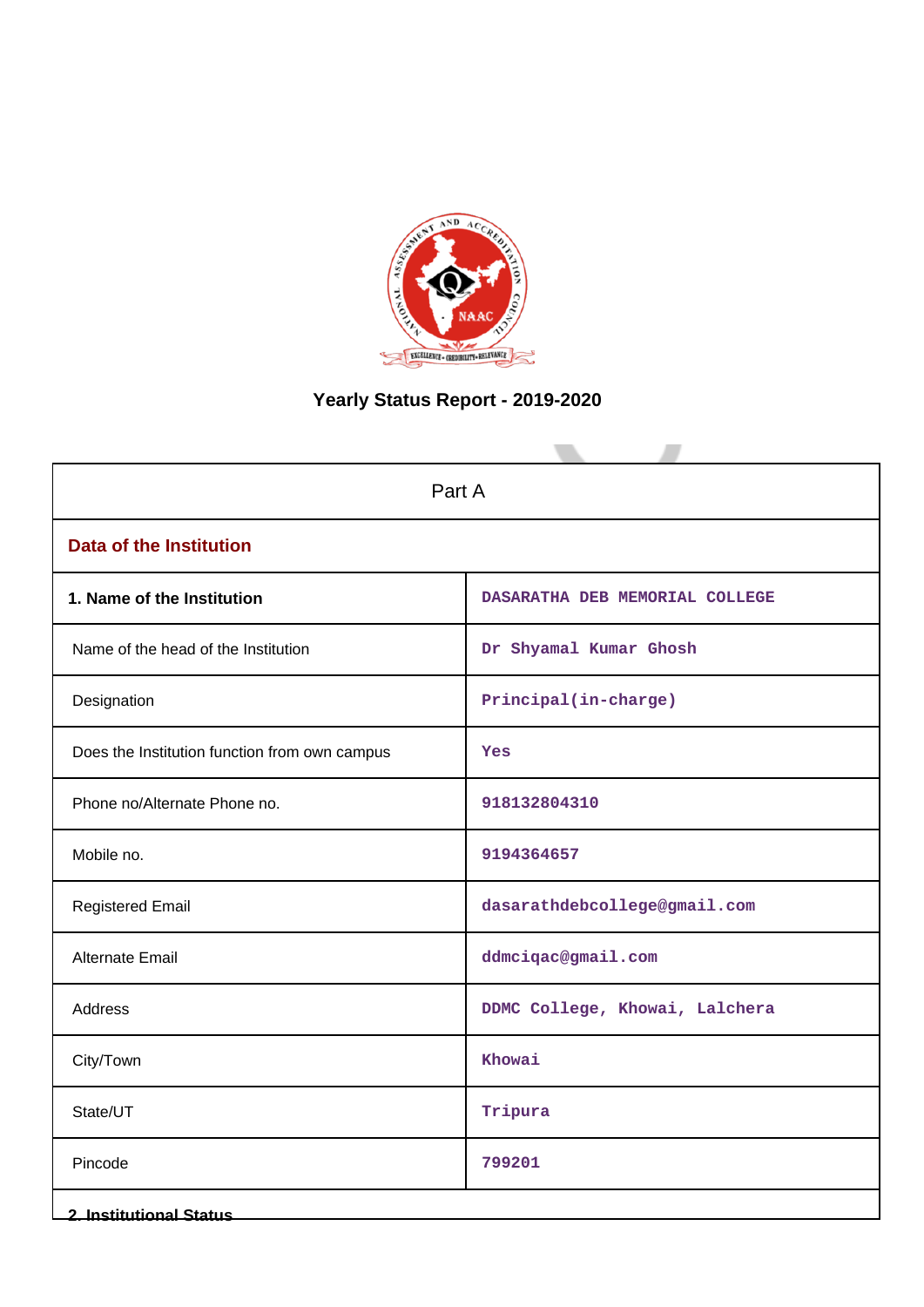| Affiliated / Constituent                                                                                       | Affiliated                                                                 |  |  |  |  |
|----------------------------------------------------------------------------------------------------------------|----------------------------------------------------------------------------|--|--|--|--|
| Type of Institution                                                                                            | Co-education                                                               |  |  |  |  |
| Location                                                                                                       | Urban                                                                      |  |  |  |  |
| <b>Financial Status</b>                                                                                        | state                                                                      |  |  |  |  |
| Name of the IQAC co-ordinator/Director                                                                         | Dr. Barnali Bhowmik                                                        |  |  |  |  |
| Phone no/Alternate Phone no.                                                                                   | 918974341352                                                               |  |  |  |  |
| Mobile no.                                                                                                     | 9198621523                                                                 |  |  |  |  |
| <b>Registered Email</b>                                                                                        | ddmciqac@gmail.com                                                         |  |  |  |  |
| <b>Alternate Email</b>                                                                                         | dasarathdebcollege@gmail.com                                               |  |  |  |  |
| 3. Website Address                                                                                             |                                                                            |  |  |  |  |
| Web-link of the AQAR: (Previous Academic Year)                                                                 | http://www.ddmctripura.edu.in/sites/<br>default/files/AQAR%202018-2019.pdf |  |  |  |  |
| 4. Whether Academic Calendar prepared during<br>the year                                                       | Yes                                                                        |  |  |  |  |
| 40 - 2012 - 2012 12: 2012 12: 2012 12: 2012 12: 2012 12: 2012 12: 2012 12: 2012 12: 2012 12: 2012 12: 2012 12: |                                                                            |  |  |  |  |

if yes,whether it is uploaded in the institutional website:

### **5. Accrediation Details**

| Cycle | Grade | <b>CGPA</b> | Year of      | Validity          |                   |  |
|-------|-------|-------------|--------------|-------------------|-------------------|--|
|       |       |             | Accrediation | Period From       | Period To         |  |
|       |       | 2.40        | 2016         | $16 - Jan - 2016$ | $18 - Jan - 2021$ |  |

**6. Date of Establishment of IQAC 11-Jul-2012**

[http://www.ddmctripura.edu.in/sites/def](http://www.ddmctripura.edu.in/sites/default/files/2019-2020.pdf)

[ault/files/2019-2020.pdf](http://www.ddmctripura.edu.in/sites/default/files/2019-2020.pdf)

# **7. Internal Quality Assurance System**

|                                                       | Quality initiatives by IQAC during the year for promoting quality culture |                                       |  |  |  |  |
|-------------------------------------------------------|---------------------------------------------------------------------------|---------------------------------------|--|--|--|--|
| Item / Title of the quality initiative by<br>IQAC.    | Date & Duration                                                           | Number of participants/ beneficiaries |  |  |  |  |
| Collection of Student and<br><b>Teachers Feedback</b> | $01 - Jan - 2020$<br>30                                                   | 180                                   |  |  |  |  |
| Promotional Programme on                              | $12 - Aug - 2019$                                                         | 120                                   |  |  |  |  |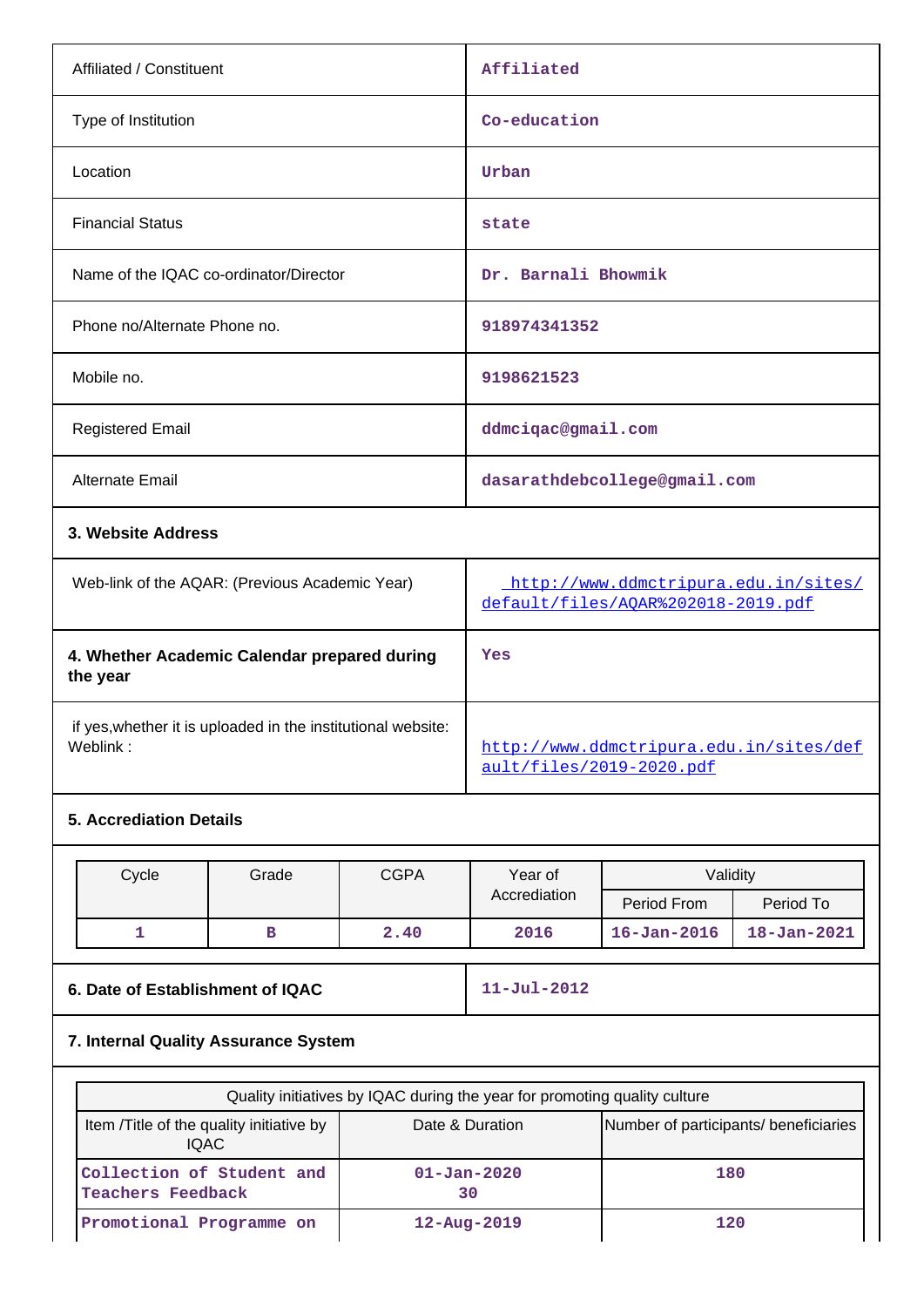[View File](https://assessmentonline.naac.gov.in/public/Postacc/Quality_Initiatives/11886_Quality_Initiatives.xlsx)

|                                                                                | 8. Provide the list of funds by Central/ State Government- UGC/CSIR/DST/DBT/ICMR/TEQIP/World<br><b>Bank/CPE of UGC etc.</b> |                        |  |                          |             |         |  |  |  |  |
|--------------------------------------------------------------------------------|-----------------------------------------------------------------------------------------------------------------------------|------------------------|--|--------------------------|-------------|---------|--|--|--|--|
|                                                                                | Year of award with<br>Institution/Departmen<br>Scheme<br><b>Funding Agency</b><br>Amount<br>t/Faculty<br>duration           |                        |  |                          |             |         |  |  |  |  |
|                                                                                | Directorate of<br>Higher<br>Education,<br>Government of<br>Tripura                                                          | College<br>Development |  | Government of<br>Tripura | 2019<br>365 | 1253510 |  |  |  |  |
|                                                                                |                                                                                                                             |                        |  | View File                |             |         |  |  |  |  |
|                                                                                |                                                                                                                             |                        |  |                          |             |         |  |  |  |  |
| 9. Whether composition of IQAC as per latest<br>Yes<br><b>NAAC guidelines:</b> |                                                                                                                             |                        |  |                          |             |         |  |  |  |  |
|                                                                                | Upload latest notification of formation of IQAC                                                                             |                        |  | View File                |             |         |  |  |  |  |
|                                                                                | 10. Number of IQAC meetings held during the<br>year :                                                                       |                        |  | 4                        |             |         |  |  |  |  |

**Yes**

**No**

**12. Significant contributions made by IQAC during the current year(maximum five bullets)**

**Conduction of Green audit**

website

**during the year?**

**Conduction of Administrative Audit**

 The minutes of IQAC meeting and compliances to the decisions have been uploaded on the institutional

**11. Whether IQAC received funding from any of the funding agency to support its activities**

Upload the minutes of meeting and action taken report [View File](https://assessmentonline.naac.gov.in/public/Postacc/Meeting_minutes/11886_Minutes.pdf)

**Collection of Student and Teachers Feedback**

**Organised Seminar/Wrorkshop**

**Setting up of center for preservation and promotion indigenous culture and heritage.**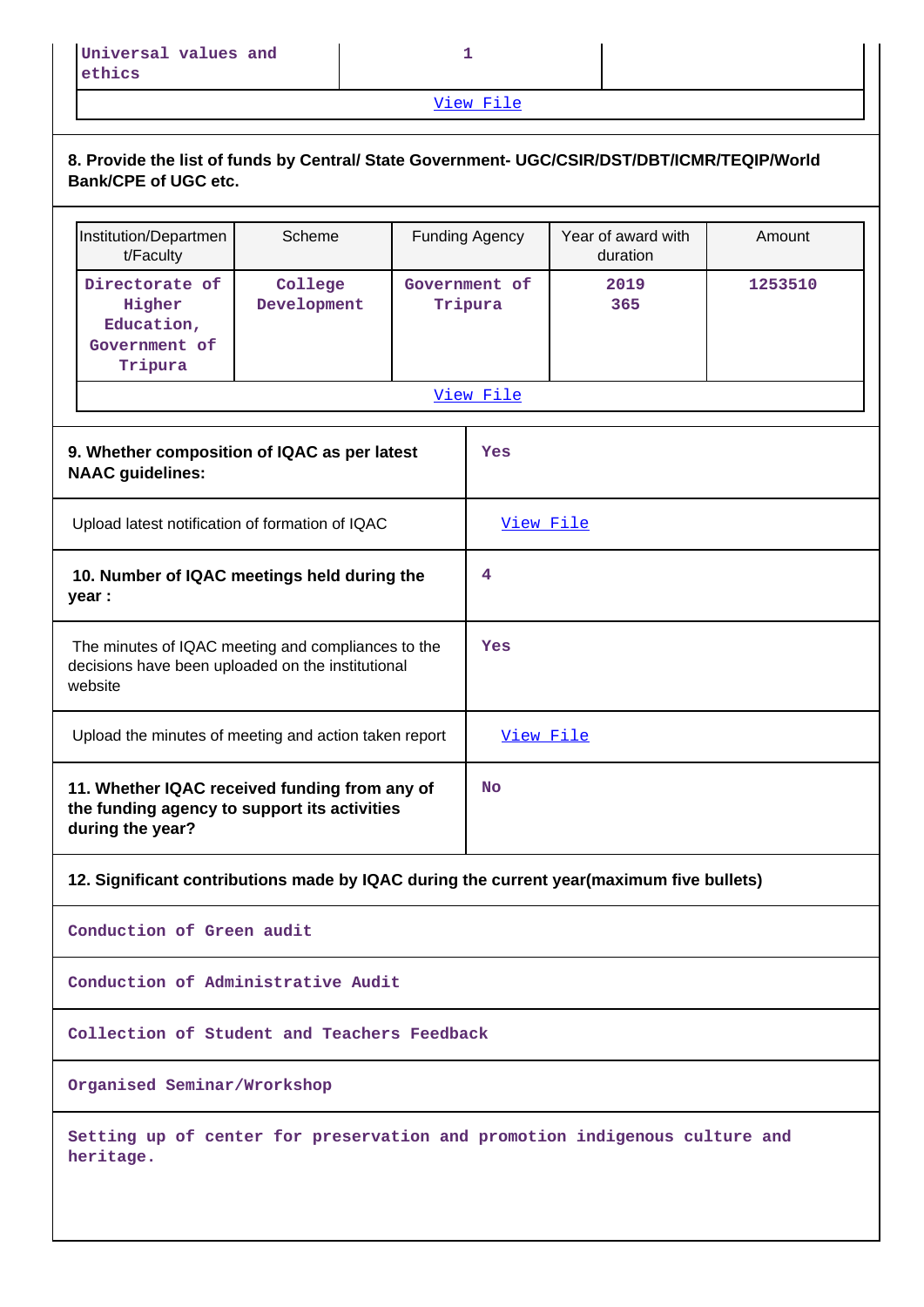#### [View File](https://assessmentonline.naac.gov.in/public/Postacc/Contribution/11886_Contribution.xlsx)

**13. Plan of action chalked out by the IQAC in the beginning of the academic year towards Quality Enhancement and outcome achieved by the end of the academic year**

| Plan of Action                  | Achivements/Outcomes                                                            |  |  |  |
|---------------------------------|---------------------------------------------------------------------------------|--|--|--|
| To organise Seminar/Wrorkshop   | Organised seminar on Promotional<br>Programme on Universal values and<br>ethics |  |  |  |
| To conduct Administrative Audit | Administrative Audit conducted                                                  |  |  |  |
| To conduct Green audit          | Green audit conducted                                                           |  |  |  |
| View File                       |                                                                                 |  |  |  |

| 14. Whether AQAR was placed before statutory<br>body?                                                                | <b>No</b>                |
|----------------------------------------------------------------------------------------------------------------------|--------------------------|
| 15. Whether NAAC/or any other accredited<br>body(s) visited IQAC or interacted with it to<br>assess the functioning? | <b>No</b>                |
| 16. Whether institutional data submitted to<br>AISHE:                                                                | Yes                      |
| Year of Submission                                                                                                   | 2020                     |
| Date of Submission                                                                                                   | $19 - \text{Feb} - 2020$ |
| 17. Does the Institution have Management<br><b>Information System?</b>                                               | <b>No</b>                |

**Part B** 

## **CRITERION I – CURRICULAR ASPECTS**

**1.1 – Curriculum Planning and Implementation**

 1.1.1 – Institution has the mechanism for well planned curriculum delivery and documentation. Explain in 500 words

 **DDM College is one of the affiliated colleges of Tripura university. It follows the curriculum designed and prescribed by TU To implement this curriculum our college follows following mechanism for effective teaching-learning-process: (i) Regular Meeting of Teachers' Council (ii) Regular Meeting of Academic Committee (iii) Departmental Meeting (iv) Framing Class-Routine for every subject (v) Induction Programme for first Semester Students (vi) Faculty Development Programme to use ICTs based teaching- learning -process (vii) Feedback from students (viii) ICT enabled class-rooms (ix) Organizing Invited Lectures (x) Internal assessments (xi) Internal Academic Audit (xii) Class routine is displayed on the notice- boards of the college (xiii) Library record is being maintained by the library staff. (xiv) Results of internal assessments are displayed on the college notice boards We are aware that the action-plan regarding curriculum design and development are prepared by the TU. The college**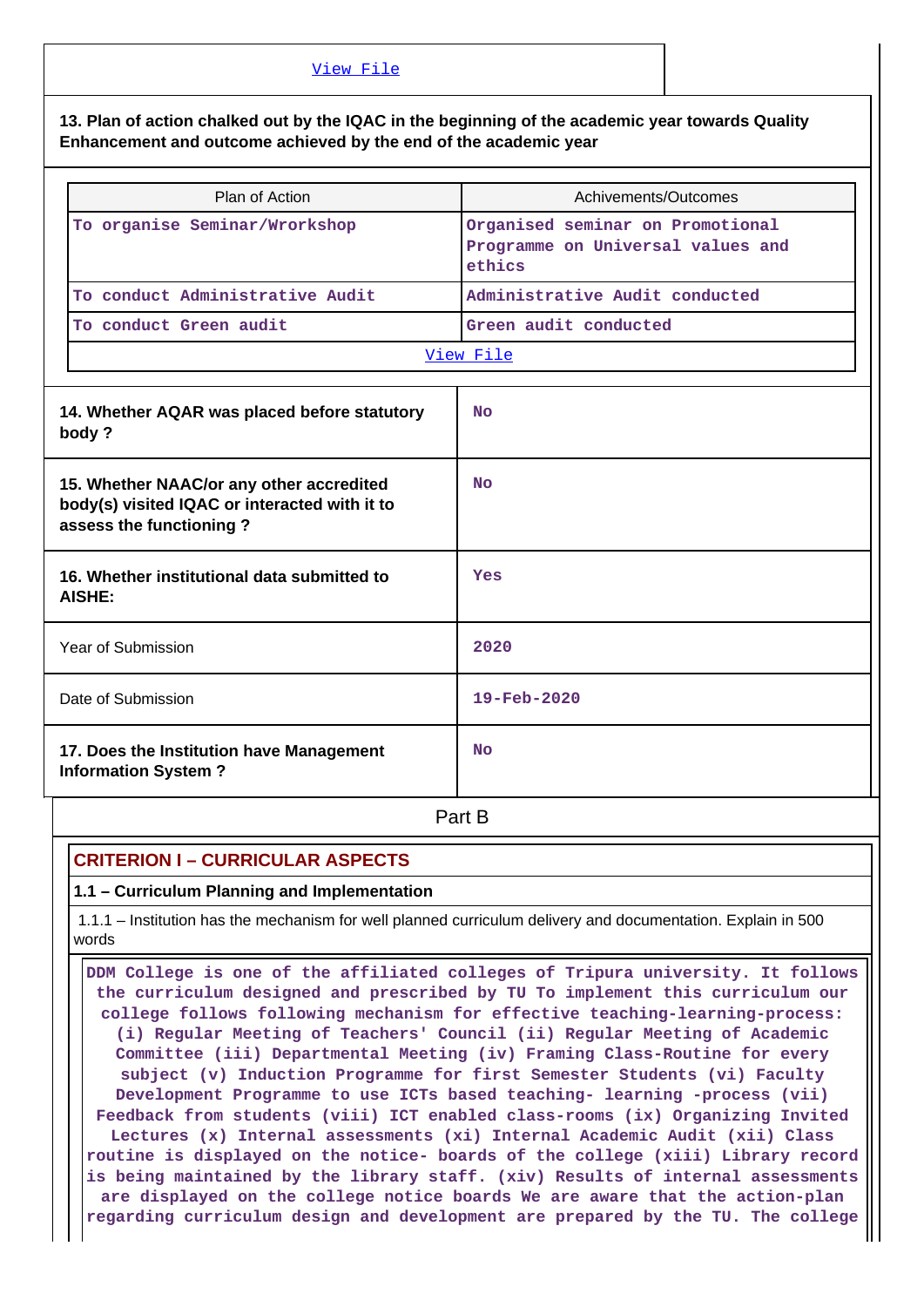**master-routine is prepared by Academic Committee before beginning of the semester which is perused, approved and monitored by the principal. The coordination among academic committee, HOD and faculty members ensure a balanced distribution of lectures/tutorials for the betterment of the gifted, non-gifted and slow-learners. The HoDs conduct departmental meeting at the beginning of the academic-session. The College communicates the curriculum to the students, teachers and the stake-holders, personally. Each department provides, guides, gives and displays information on notice–boards. In teachinglearning-process modern, innovative practices, interactive, communicative, discussion debates methods are being used. Besides, lectures and practical classes, projects, presentations, assignments and group presentation are also being carried out for effective-teaching- learning- process along with other innovative practices keeping in mind, the requirements of the rural-tribal students. The college takes initiative for educational tour, field-trips, and seeing the historical monuments for the development of critical and divergent thinking of the students. The HoDs of each department along with the faculty members help the examination Committee. The final examination is conducted by the TU. This college offers a value-based education to students. The college strives to enable the forest- dwellers to be well acquainted with human values. The college has a vision to enable them to be humane. The college has a spirit to refine the rural society to comprehend, compete and come forward to attain the optimum goal.**

| 1.1.2 - Certificate/ Diploma Courses introduced during the academic year                                                                                                 |                                                                                            |                                      |                   |                                                                 |                      |  |  |  |
|--------------------------------------------------------------------------------------------------------------------------------------------------------------------------|--------------------------------------------------------------------------------------------|--------------------------------------|-------------------|-----------------------------------------------------------------|----------------------|--|--|--|
| Certificate                                                                                                                                                              | Diploma Courses                                                                            | Dates of<br>Duration<br>Introduction |                   | Focus on employ<br>ability/entreprene<br>urship                 | Skill<br>Development |  |  |  |
| <b>NIL</b>                                                                                                                                                               | <b>NA</b>                                                                                  | Nil                                  | $\mathbf 0$       | <b>NA</b>                                                       | <b>NA</b>            |  |  |  |
| 1.2 - Academic Flexibility                                                                                                                                               |                                                                                            |                                      |                   |                                                                 |                      |  |  |  |
| 1.2.1 - New programmes/courses introduced during the academic year                                                                                                       |                                                                                            |                                      |                   |                                                                 |                      |  |  |  |
|                                                                                                                                                                          | Programme/Course                                                                           | Programme Specialization             |                   | Dates of Introduction                                           |                      |  |  |  |
|                                                                                                                                                                          | <b>Nill</b>                                                                                |                                      | <b>NIL</b>        | Nill                                                            |                      |  |  |  |
|                                                                                                                                                                          |                                                                                            |                                      | No file uploaded. |                                                                 |                      |  |  |  |
| 1.2.2 - Programmes in which Choice Based Credit System (CBCS)/Elective course system implemented at the<br>affiliated Colleges (if applicable) during the academic year. |                                                                                            |                                      |                   |                                                                 |                      |  |  |  |
|                                                                                                                                                                          | Name of programmes adopting<br><b>CBCS</b>                                                 | Programme Specialization             |                   | Date of implementation of<br><b>CBCS/Elective Course System</b> |                      |  |  |  |
|                                                                                                                                                                          | Nill                                                                                       |                                      | <b>NIL</b>        | <b>Nill</b>                                                     |                      |  |  |  |
|                                                                                                                                                                          | 1.2.3 - Students enrolled in Certificate/ Diploma Courses introduced during the year       |                                      |                   |                                                                 |                      |  |  |  |
|                                                                                                                                                                          |                                                                                            | Certificate                          |                   | Diploma Course                                                  |                      |  |  |  |
|                                                                                                                                                                          | <b>Number of Students</b>                                                                  |                                      | Nil               | Nil                                                             |                      |  |  |  |
| 1.3 - Curriculum Enrichment                                                                                                                                              |                                                                                            |                                      |                   |                                                                 |                      |  |  |  |
|                                                                                                                                                                          | 1.3.1 – Value-added courses imparting transferable and life skills offered during the year |                                      |                   |                                                                 |                      |  |  |  |
|                                                                                                                                                                          | <b>Value Added Courses</b>                                                                 | Date of Introduction                 |                   | Number of Students Enrolled                                     |                      |  |  |  |
|                                                                                                                                                                          | <b>NIL</b>                                                                                 |                                      | Nill              | <b>Nill</b>                                                     |                      |  |  |  |
|                                                                                                                                                                          |                                                                                            |                                      | No file uploaded. |                                                                 |                      |  |  |  |
|                                                                                                                                                                          | 1.3.2 - Field Projects / Internships under taken during the year                           |                                      |                   |                                                                 |                      |  |  |  |
| Project/Programme Title<br>Programme Specialization<br>No. of students enrolled for Field                                                                                |                                                                                            |                                      |                   |                                                                 |                      |  |  |  |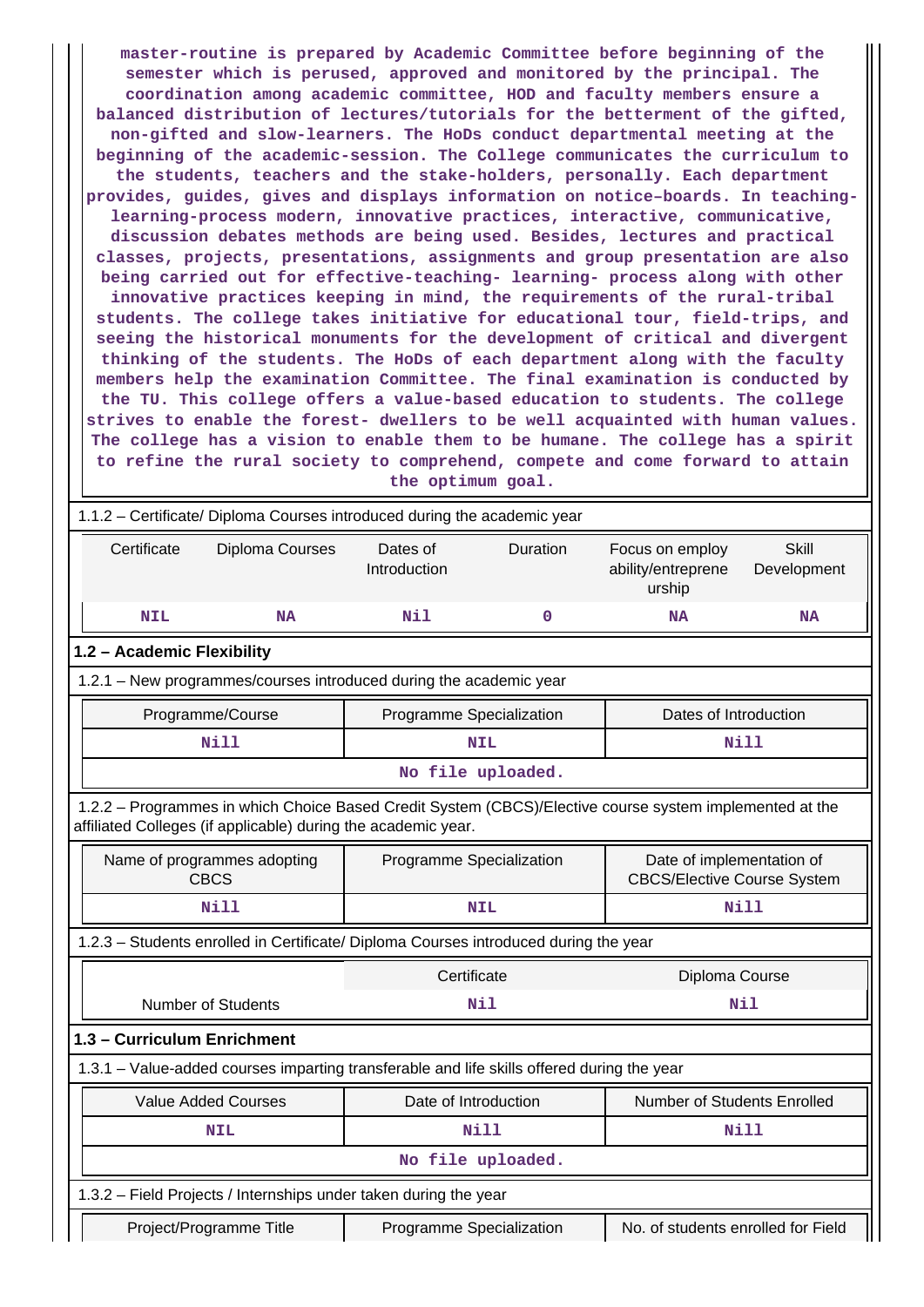|                    |  | Projects / Internships |  |  |  |  |
|--------------------|--|------------------------|--|--|--|--|
| Mi 1               |  | ស÷ា                    |  |  |  |  |
| ATA ASTA GALLANDAR |  |                        |  |  |  |  |

**No file uploaded.**

#### **1.4 – Feedback System**

1.4.1 – Whether structured feedback received from all the stakeholders.

| Students  | Yes         |
|-----------|-------------|
| Teachers  | Yes         |
| Employers | <b>Nill</b> |
| Alumni    | <b>Nill</b> |
| Parents   | Nill        |

 1.4.2 – How the feedback obtained is being analyzed and utilized for overall development of the institution? (maximum 500 words)

#### Feedback Obtained

**The College conducts a systematic, Sequential, Fool-proof and goal-driven feedback Mechanism. Feedbacks are collected from the students and Teachers at the End of every Semester every academic year. The feedback forms were collected and analysed by IQAC. Feedbacks on academic programmes are presented, processed, and reviewed in IQAC meetings. Actions taken based on the analysis of the Feedback is followed up by the Department Heads. Some of the Departments conduct parent teachers meet and information about attendance position and academic performance of students are shared with them. Every Department of the college take initiative for the slow learners based on the feedback. Practical assignments are given to students based on the suggestions by Academicians. The Institute has a well-planned academic calendar prepared in the beginning of each academic year that is strictly followed. Academic council deliberates on matters of academic nature and steers the Institute to maintain academic standards of excellence. The Teachers' Council approves the academic programmes and provides directions for future academic growth and development.**

## **CRITERION II – TEACHING- LEARNING AND EVALUATION**

### **2.1 – Student Enrolment and Profile**

#### 2.1.1 – Demand Ratio during the year

| Name of the<br>Programme                    | Number of seats<br>Programme<br>Specialization<br>available |    | Number of<br>Application received | <b>Students Enrolled</b> |
|---------------------------------------------|-------------------------------------------------------------|----|-----------------------------------|--------------------------|
| <b>BSC</b><br>B.Sc.<br>Chemistry<br>(Major) |                                                             | 20 | 13                                | 13                       |
| <b>BSC</b>                                  | <b>B.Sc. Physics</b><br>(Major)                             | 20 | $12 \overline{ }$                 | 12                       |
| <b>BA</b>                                   | Sanskrit (MAJOR)                                            | 40 | 30                                | 30                       |
| <b>BA</b>                                   | Political<br>Science (MAJOR)                                | 60 | 54                                | 54                       |
| <b>BA</b>                                   | Philosophy<br>(MAJOR)                                       | 40 | 9                                 | 9                        |
| <b>BA</b>                                   | History<br>(MAJOR)                                          | 40 | 35                                | 35                       |
| <b>BA</b>                                   | Education                                                   | 60 | 85                                | 60                       |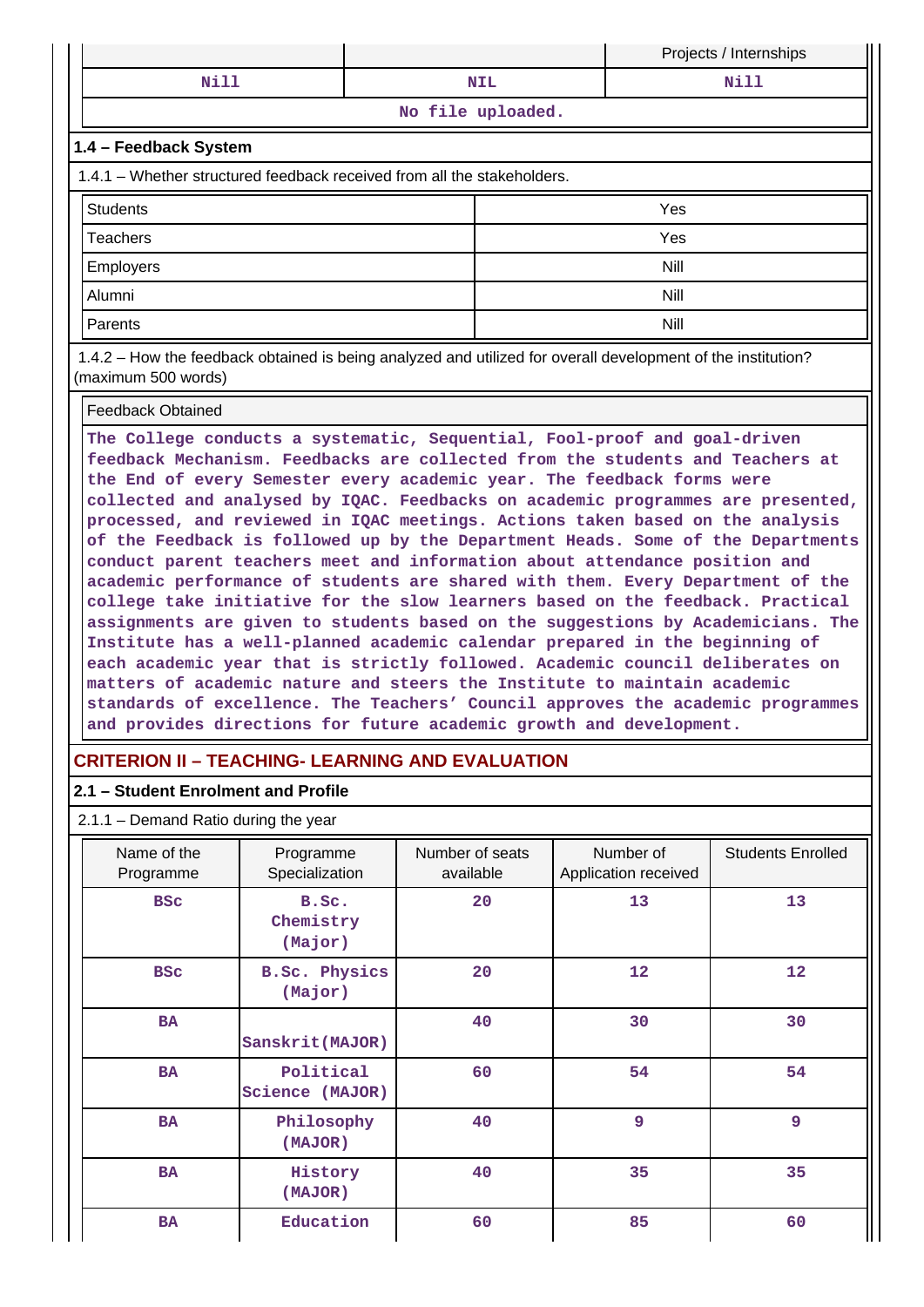| (MAJOR)                                                                                                                                                                                                                                                                                                                                                                                                                                                                                                                                                                                                                                                                                                                                                                                                                                                                                                                                                                                                                                                                                                                                                                                                                                                                                                                                                                                                                                                                                                                                                                                                                                                                                                                                                                                                                                                                                                                                                        |                                                                                                                                                           |                                         |                                                              |                                                                                                  |  |                                                                                                         |  |                                                             |
|----------------------------------------------------------------------------------------------------------------------------------------------------------------------------------------------------------------------------------------------------------------------------------------------------------------------------------------------------------------------------------------------------------------------------------------------------------------------------------------------------------------------------------------------------------------------------------------------------------------------------------------------------------------------------------------------------------------------------------------------------------------------------------------------------------------------------------------------------------------------------------------------------------------------------------------------------------------------------------------------------------------------------------------------------------------------------------------------------------------------------------------------------------------------------------------------------------------------------------------------------------------------------------------------------------------------------------------------------------------------------------------------------------------------------------------------------------------------------------------------------------------------------------------------------------------------------------------------------------------------------------------------------------------------------------------------------------------------------------------------------------------------------------------------------------------------------------------------------------------------------------------------------------------------------------------------------------------|-----------------------------------------------------------------------------------------------------------------------------------------------------------|-----------------------------------------|--------------------------------------------------------------|--------------------------------------------------------------------------------------------------|--|---------------------------------------------------------------------------------------------------------|--|-------------------------------------------------------------|
| <b>BA</b>                                                                                                                                                                                                                                                                                                                                                                                                                                                                                                                                                                                                                                                                                                                                                                                                                                                                                                                                                                                                                                                                                                                                                                                                                                                                                                                                                                                                                                                                                                                                                                                                                                                                                                                                                                                                                                                                                                                                                      |                                                                                                                                                           | English (MAJOR)<br>Economics<br>(Major) |                                                              | 40                                                                                               |  | 55                                                                                                      |  | 40                                                          |
| <b>BA</b>                                                                                                                                                                                                                                                                                                                                                                                                                                                                                                                                                                                                                                                                                                                                                                                                                                                                                                                                                                                                                                                                                                                                                                                                                                                                                                                                                                                                                                                                                                                                                                                                                                                                                                                                                                                                                                                                                                                                                      |                                                                                                                                                           |                                         |                                                              | 30                                                                                               |  | 23                                                                                                      |  | 23                                                          |
| <b>BA</b>                                                                                                                                                                                                                                                                                                                                                                                                                                                                                                                                                                                                                                                                                                                                                                                                                                                                                                                                                                                                                                                                                                                                                                                                                                                                                                                                                                                                                                                                                                                                                                                                                                                                                                                                                                                                                                                                                                                                                      |                                                                                                                                                           | Bengali<br>(Major)                      |                                                              | 60                                                                                               |  | 36                                                                                                      |  | 36                                                          |
|                                                                                                                                                                                                                                                                                                                                                                                                                                                                                                                                                                                                                                                                                                                                                                                                                                                                                                                                                                                                                                                                                                                                                                                                                                                                                                                                                                                                                                                                                                                                                                                                                                                                                                                                                                                                                                                                                                                                                                |                                                                                                                                                           |                                         |                                                              | View File                                                                                        |  |                                                                                                         |  |                                                             |
| 2.2 - Catering to Student Diversity                                                                                                                                                                                                                                                                                                                                                                                                                                                                                                                                                                                                                                                                                                                                                                                                                                                                                                                                                                                                                                                                                                                                                                                                                                                                                                                                                                                                                                                                                                                                                                                                                                                                                                                                                                                                                                                                                                                            |                                                                                                                                                           |                                         |                                                              |                                                                                                  |  |                                                                                                         |  |                                                             |
|                                                                                                                                                                                                                                                                                                                                                                                                                                                                                                                                                                                                                                                                                                                                                                                                                                                                                                                                                                                                                                                                                                                                                                                                                                                                                                                                                                                                                                                                                                                                                                                                                                                                                                                                                                                                                                                                                                                                                                | 2.2.1 - Student - Full time teacher ratio (current year data)                                                                                             |                                         |                                                              |                                                                                                  |  |                                                                                                         |  |                                                             |
| Year                                                                                                                                                                                                                                                                                                                                                                                                                                                                                                                                                                                                                                                                                                                                                                                                                                                                                                                                                                                                                                                                                                                                                                                                                                                                                                                                                                                                                                                                                                                                                                                                                                                                                                                                                                                                                                                                                                                                                           | Number of<br>students enrolled<br>in the institution<br>(UG)                                                                                              |                                         | Number of<br>students enrolled<br>in the institution<br>(PG) | Number of<br>fulltime teachers<br>available in the<br>institution<br>teaching only UG<br>courses |  | Number of<br>fulltime teachers<br>available in the<br>institution<br>teaching only PG<br><b>COULSES</b> |  | Number of<br>teachers<br>teaching both UG<br>and PG courses |
| 2019                                                                                                                                                                                                                                                                                                                                                                                                                                                                                                                                                                                                                                                                                                                                                                                                                                                                                                                                                                                                                                                                                                                                                                                                                                                                                                                                                                                                                                                                                                                                                                                                                                                                                                                                                                                                                                                                                                                                                           | 2710                                                                                                                                                      |                                         | Nill                                                         | 34                                                                                               |  | Nill                                                                                                    |  | Nill                                                        |
| 2.3 - Teaching - Learning Process                                                                                                                                                                                                                                                                                                                                                                                                                                                                                                                                                                                                                                                                                                                                                                                                                                                                                                                                                                                                                                                                                                                                                                                                                                                                                                                                                                                                                                                                                                                                                                                                                                                                                                                                                                                                                                                                                                                              |                                                                                                                                                           |                                         |                                                              |                                                                                                  |  |                                                                                                         |  |                                                             |
|                                                                                                                                                                                                                                                                                                                                                                                                                                                                                                                                                                                                                                                                                                                                                                                                                                                                                                                                                                                                                                                                                                                                                                                                                                                                                                                                                                                                                                                                                                                                                                                                                                                                                                                                                                                                                                                                                                                                                                | 2.3.1 – Percentage of teachers using ICT for effective teaching with Learning Management Systems (LMS), E-<br>learning resources etc. (current year data) |                                         |                                                              |                                                                                                  |  |                                                                                                         |  |                                                             |
| Number of<br>Number of<br><b>Teachers on Roll</b><br>teachers using<br>ICT (LMS, e-<br>Resources)                                                                                                                                                                                                                                                                                                                                                                                                                                                                                                                                                                                                                                                                                                                                                                                                                                                                                                                                                                                                                                                                                                                                                                                                                                                                                                                                                                                                                                                                                                                                                                                                                                                                                                                                                                                                                                                              |                                                                                                                                                           |                                         | <b>ICT Tools and</b><br>resources<br>available               | Number of ICT<br>enabled<br>Classrooms                                                           |  | Numberof smart<br>classrooms                                                                            |  | E-resources and<br>techniques used                          |
| 34                                                                                                                                                                                                                                                                                                                                                                                                                                                                                                                                                                                                                                                                                                                                                                                                                                                                                                                                                                                                                                                                                                                                                                                                                                                                                                                                                                                                                                                                                                                                                                                                                                                                                                                                                                                                                                                                                                                                                             | 7                                                                                                                                                         |                                         | $\overline{2}$                                               | $\overline{2}$                                                                                   |  | $\overline{2}$                                                                                          |  | 1                                                           |
|                                                                                                                                                                                                                                                                                                                                                                                                                                                                                                                                                                                                                                                                                                                                                                                                                                                                                                                                                                                                                                                                                                                                                                                                                                                                                                                                                                                                                                                                                                                                                                                                                                                                                                                                                                                                                                                                                                                                                                |                                                                                                                                                           |                                         | View File of ICT Tools and resources                         |                                                                                                  |  |                                                                                                         |  |                                                             |
|                                                                                                                                                                                                                                                                                                                                                                                                                                                                                                                                                                                                                                                                                                                                                                                                                                                                                                                                                                                                                                                                                                                                                                                                                                                                                                                                                                                                                                                                                                                                                                                                                                                                                                                                                                                                                                                                                                                                                                |                                                                                                                                                           |                                         |                                                              |                                                                                                  |  | View File of E-resources and techniques used                                                            |  |                                                             |
|                                                                                                                                                                                                                                                                                                                                                                                                                                                                                                                                                                                                                                                                                                                                                                                                                                                                                                                                                                                                                                                                                                                                                                                                                                                                                                                                                                                                                                                                                                                                                                                                                                                                                                                                                                                                                                                                                                                                                                | 2.3.2 - Students mentoring system available in the institution? Give details. (maximum 500 words)                                                         |                                         |                                                              |                                                                                                  |  |                                                                                                         |  |                                                             |
| All the faculty members of the college are very much concern and careful for the wellbeing of the students.<br>Faculty members are constantly working for the betterment of their students throughout the teaching learning<br>process and mentoring them in different ways during the different stages of learning. 1. At the very first stage of a<br>new academic session, college organizea induction program for the newly admitted students. This program<br>facilitates and provideeffective guidance to the new comers about the course pattern, type and schedule of<br>different examinations, facilities available in the college for them, discipline and academic affairs. 2. Students are<br>always encouraged to avail the library facilities and reading rooms facilities along with internet services for their<br>academic development. 3. Faculty members always motivates the students about their course of study through<br>classroom extra-classroom discussion, sharing information about the future prospect of their course, scope of<br>job/employment etc. In this regard, placement cell of the college plays an important role. 4. Besides all the<br>academic activities, students are also motivated to participate in various social activities so that responsibilities<br>and sense of accountability towards the society can be developed among them. 5. During theunprecedented<br>pandemic scenario due to COVID-19, all the faculty members actively participated in on-line awareness<br>campaign among students and their families regarding different aspects of this disease and related safety<br>measures. Faculty members also continued the teaching learning process through on-line mode so that students<br>are not deprived of their study. Students were also encouraged to spread awareness about COVID-19 to their<br>localities and relatives maintain proper safety protocol issued by the government. |                                                                                                                                                           |                                         |                                                              |                                                                                                  |  |                                                                                                         |  |                                                             |
| Number of students enrolled in the<br>institution                                                                                                                                                                                                                                                                                                                                                                                                                                                                                                                                                                                                                                                                                                                                                                                                                                                                                                                                                                                                                                                                                                                                                                                                                                                                                                                                                                                                                                                                                                                                                                                                                                                                                                                                                                                                                                                                                                              |                                                                                                                                                           |                                         | Number of fulltime teachers                                  |                                                                                                  |  |                                                                                                         |  | Mentor: Mentee Ratio                                        |
|                                                                                                                                                                                                                                                                                                                                                                                                                                                                                                                                                                                                                                                                                                                                                                                                                                                                                                                                                                                                                                                                                                                                                                                                                                                                                                                                                                                                                                                                                                                                                                                                                                                                                                                                                                                                                                                                                                                                                                | 2710                                                                                                                                                      |                                         |                                                              | 34                                                                                               |  |                                                                                                         |  | 1:80                                                        |
| 2.4 - Teacher Profile and Quality                                                                                                                                                                                                                                                                                                                                                                                                                                                                                                                                                                                                                                                                                                                                                                                                                                                                                                                                                                                                                                                                                                                                                                                                                                                                                                                                                                                                                                                                                                                                                                                                                                                                                                                                                                                                                                                                                                                              |                                                                                                                                                           |                                         |                                                              |                                                                                                  |  |                                                                                                         |  |                                                             |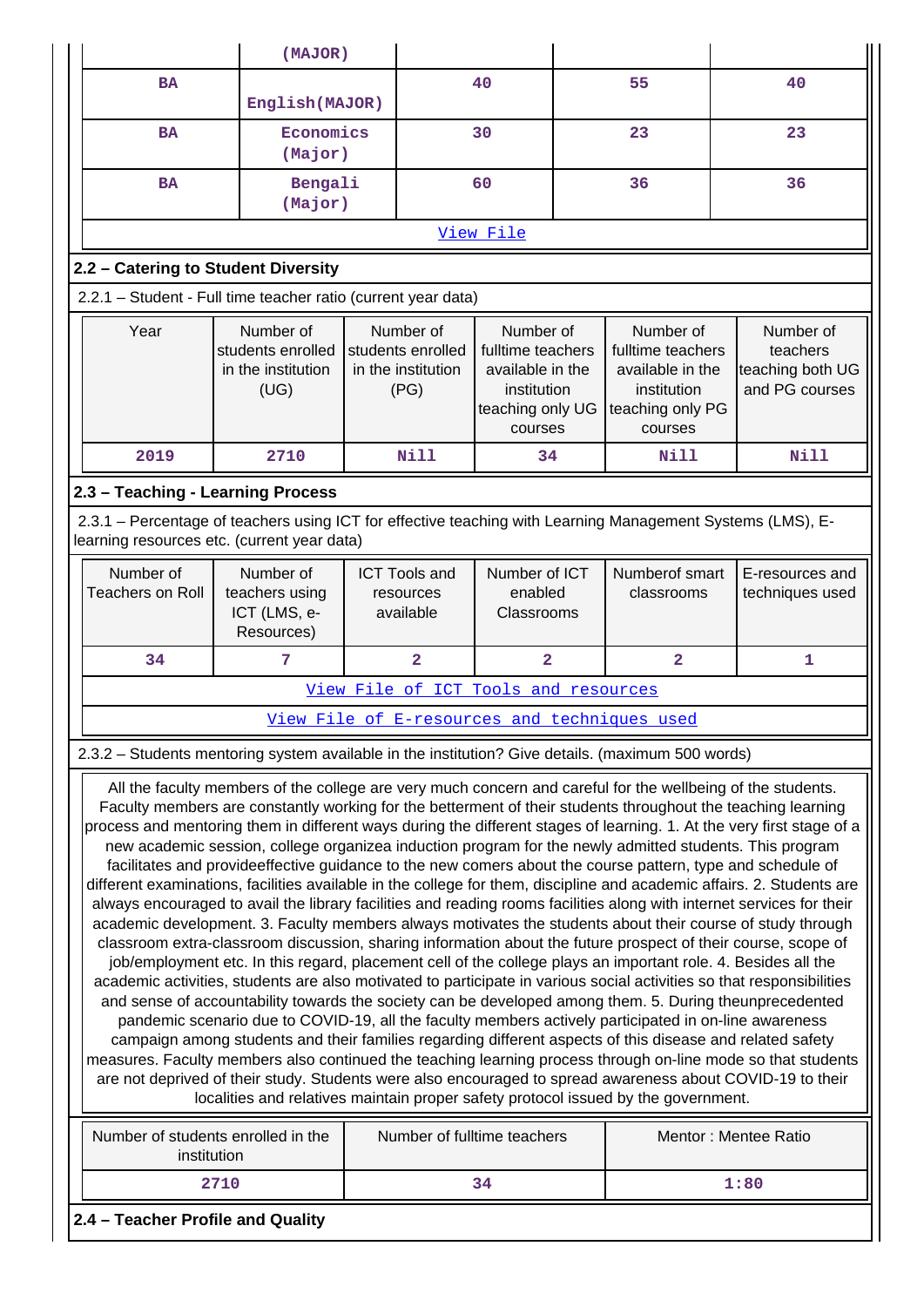| 2.4.1 - Number of full time teachers appointed during the year                                                                                                                                                                                                                                                                                                                                                                                                                                                                                                                                                                                                                                                                                                                                                                                                                                                                                                                                                                                                                                                                                                                                                                                                                                                                                                                                                                                                                                                                                                             |  |                         |                   |                                                                                 |                                             |                                                                                       |                                                                                 |  |  |
|----------------------------------------------------------------------------------------------------------------------------------------------------------------------------------------------------------------------------------------------------------------------------------------------------------------------------------------------------------------------------------------------------------------------------------------------------------------------------------------------------------------------------------------------------------------------------------------------------------------------------------------------------------------------------------------------------------------------------------------------------------------------------------------------------------------------------------------------------------------------------------------------------------------------------------------------------------------------------------------------------------------------------------------------------------------------------------------------------------------------------------------------------------------------------------------------------------------------------------------------------------------------------------------------------------------------------------------------------------------------------------------------------------------------------------------------------------------------------------------------------------------------------------------------------------------------------|--|-------------------------|-------------------|---------------------------------------------------------------------------------|---------------------------------------------|---------------------------------------------------------------------------------------|---------------------------------------------------------------------------------|--|--|
| No. of sanctioned<br>positions                                                                                                                                                                                                                                                                                                                                                                                                                                                                                                                                                                                                                                                                                                                                                                                                                                                                                                                                                                                                                                                                                                                                                                                                                                                                                                                                                                                                                                                                                                                                             |  | No. of filled positions | Vacant positions  |                                                                                 | Positions filled during<br>the current year |                                                                                       | No. of faculty with<br>Ph.D                                                     |  |  |
| <b>Nill</b>                                                                                                                                                                                                                                                                                                                                                                                                                                                                                                                                                                                                                                                                                                                                                                                                                                                                                                                                                                                                                                                                                                                                                                                                                                                                                                                                                                                                                                                                                                                                                                |  | <b>Nill</b>             |                   | Nill                                                                            | <b>Nill</b>                                 |                                                                                       | Nill                                                                            |  |  |
| 2.4.2 - Honours and recognition received by teachers (received awards, recognition, fellowships at State, National,<br>International level from Government, recognised bodies during the year)                                                                                                                                                                                                                                                                                                                                                                                                                                                                                                                                                                                                                                                                                                                                                                                                                                                                                                                                                                                                                                                                                                                                                                                                                                                                                                                                                                             |  |                         |                   |                                                                                 |                                             |                                                                                       |                                                                                 |  |  |
| Year of Award<br>Name of full time teachers<br>receiving awards from<br>state level, national level,<br>international level                                                                                                                                                                                                                                                                                                                                                                                                                                                                                                                                                                                                                                                                                                                                                                                                                                                                                                                                                                                                                                                                                                                                                                                                                                                                                                                                                                                                                                                |  |                         |                   | Designation                                                                     |                                             | Name of the award,<br>fellowship, received from<br>Government or recognized<br>bodies |                                                                                 |  |  |
| 2019                                                                                                                                                                                                                                                                                                                                                                                                                                                                                                                                                                                                                                                                                                                                                                                                                                                                                                                                                                                                                                                                                                                                                                                                                                                                                                                                                                                                                                                                                                                                                                       |  | <b>NIL</b>              |                   |                                                                                 | Nill                                        |                                                                                       | <b>NIL</b>                                                                      |  |  |
|                                                                                                                                                                                                                                                                                                                                                                                                                                                                                                                                                                                                                                                                                                                                                                                                                                                                                                                                                                                                                                                                                                                                                                                                                                                                                                                                                                                                                                                                                                                                                                            |  |                         | No file uploaded. |                                                                                 |                                             |                                                                                       |                                                                                 |  |  |
| 2.5 - Evaluation Process and Reforms                                                                                                                                                                                                                                                                                                                                                                                                                                                                                                                                                                                                                                                                                                                                                                                                                                                                                                                                                                                                                                                                                                                                                                                                                                                                                                                                                                                                                                                                                                                                       |  |                         |                   |                                                                                 |                                             |                                                                                       |                                                                                 |  |  |
| 2.5.1 - Number of days from the date of semester-end/ year- end examination till the declaration of results during<br>the year                                                                                                                                                                                                                                                                                                                                                                                                                                                                                                                                                                                                                                                                                                                                                                                                                                                                                                                                                                                                                                                                                                                                                                                                                                                                                                                                                                                                                                             |  |                         |                   |                                                                                 |                                             |                                                                                       |                                                                                 |  |  |
| Programme Name                                                                                                                                                                                                                                                                                                                                                                                                                                                                                                                                                                                                                                                                                                                                                                                                                                                                                                                                                                                                                                                                                                                                                                                                                                                                                                                                                                                                                                                                                                                                                             |  | Programme Code          |                   | Last date of the last<br>Semester/year<br>semester-end/year-<br>end examination |                                             |                                                                                       | Date of declaration of<br>results of semester-<br>end/ year- end<br>examination |  |  |
| <b>BA</b>                                                                                                                                                                                                                                                                                                                                                                                                                                                                                                                                                                                                                                                                                                                                                                                                                                                                                                                                                                                                                                                                                                                                                                                                                                                                                                                                                                                                                                                                                                                                                                  |  | TDPG/TDPH               |                   | 6th Semester<br>05/10/2020                                                      |                                             |                                                                                       | 27/11/2020                                                                      |  |  |
| <b>BCom</b>                                                                                                                                                                                                                                                                                                                                                                                                                                                                                                                                                                                                                                                                                                                                                                                                                                                                                                                                                                                                                                                                                                                                                                                                                                                                                                                                                                                                                                                                                                                                                                |  | TDPG/TDPH               |                   | 6th Semester                                                                    | 05/10/2020                                  |                                                                                       | 27/11/2020                                                                      |  |  |
| <b>BSC</b>                                                                                                                                                                                                                                                                                                                                                                                                                                                                                                                                                                                                                                                                                                                                                                                                                                                                                                                                                                                                                                                                                                                                                                                                                                                                                                                                                                                                                                                                                                                                                                 |  | TDPG/TDPH               |                   | 6th Semester                                                                    | 05/10/2020                                  |                                                                                       | 27/11/2020                                                                      |  |  |
|                                                                                                                                                                                                                                                                                                                                                                                                                                                                                                                                                                                                                                                                                                                                                                                                                                                                                                                                                                                                                                                                                                                                                                                                                                                                                                                                                                                                                                                                                                                                                                            |  |                         |                   | View File                                                                       |                                             |                                                                                       |                                                                                 |  |  |
|                                                                                                                                                                                                                                                                                                                                                                                                                                                                                                                                                                                                                                                                                                                                                                                                                                                                                                                                                                                                                                                                                                                                                                                                                                                                                                                                                                                                                                                                                                                                                                            |  |                         |                   |                                                                                 |                                             |                                                                                       |                                                                                 |  |  |
| 2.5.2 - Reforms initiated on Continuous Internal Evaluation(CIE) system at the institutional level (250 words)<br>The evaluation process in the college is followed according to the university<br>guideline. Both the formative and summative methods are followed in the college<br>to evaluate the performance of the students. The college has initiated internal<br>assessment examination according to the university examination rules for both<br>honours and general course students. These internal assessment tests are held<br>according to the tentative dates given in the academic calendar of the college.<br>During the last quarter of the session all the internal examinations were<br>conducted in on-line mode as all the off-line academic activities were<br>suspended due COVID-19. In the formative evaluation process, quizzes,<br>projects, debate competition, group discussion etc are also conducted at the<br>departmental level and college level. Summative method is followed at the end<br>of the session through year-end examination butfor this academic session all<br>these examinations were conducted in on-line mode due to COVID-19 scenario. The<br>departments conduct all of their evaluation process within the framework<br>decided by the college examination committee. Answer scripts are evaluated in<br>the concerned department and results are displayed accordingly in the college<br>website and departmental WhatsApp groups. Departments also maintain merit<br>register to monitor the progress of students. |  |                         |                   |                                                                                 |                                             |                                                                                       |                                                                                 |  |  |

 2.5.3 – Academic calendar prepared and adhered for conduct of Examination and other related matters (250 words)

 **The college prepares the Academic Calendar and also published it in the college prospectus .It includes details of about the continuous internal evaluation mechanism and year-end examination. It also includes the timeline of all other academic activities and major vacation dates. The Academic calendar maintains a balance between academic activities and examination schedule.**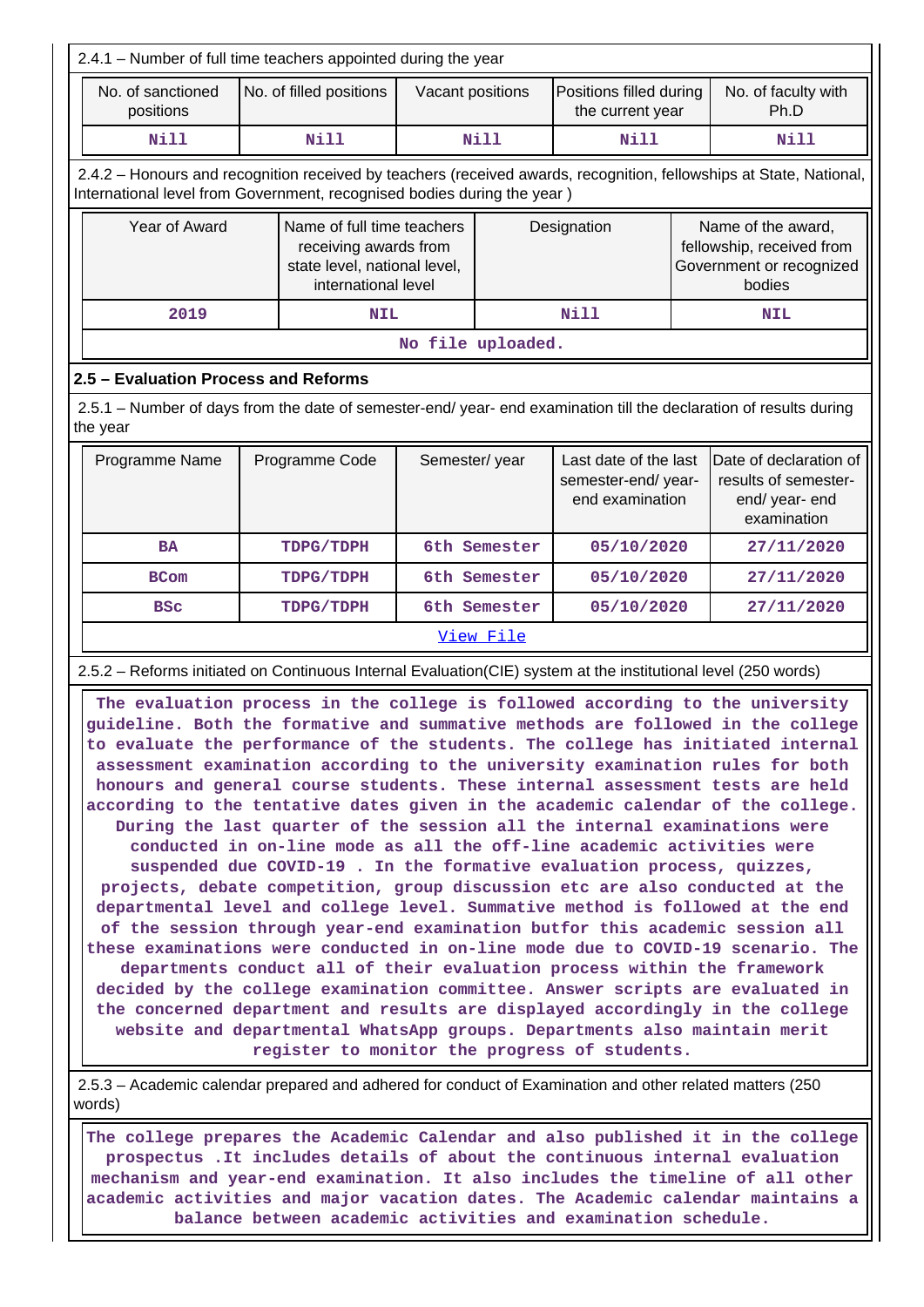### **2.6 – Student Performance and Learning Outcomes**

 2.6.1 – Program outcomes, program specific outcomes and course outcomes for all programs offered by the institution are stated and displayed in website of the institution (to provide the weblink)

[http://www.ddmctripura.edu.in/sites/default/files/DDMC\\_PO\\_CO.pdf](http://www.ddmctripura.edu.in/sites/default/files/DDMC_PO_CO.pdf)

#### 2.6.2 – Pass percentage of students

| Programme<br>Code                                                                                                                                                         | Programme<br>Name | Programme<br>Specialization                                         | Number of<br>students<br>appeared in the<br>final year<br>examination | Number of<br>students passed<br>in final year<br>examination | Pass Percentage |  |
|---------------------------------------------------------------------------------------------------------------------------------------------------------------------------|-------------------|---------------------------------------------------------------------|-----------------------------------------------------------------------|--------------------------------------------------------------|-----------------|--|
| TDPH                                                                                                                                                                      | <b>BA</b>         | Bengali<br>(Major)                                                  | 34                                                                    | 31                                                           | 91.10           |  |
| TDPH                                                                                                                                                                      | <b>BA</b>         | Economics<br>(Major)                                                | 10                                                                    | 6                                                            | 60              |  |
| TDPH                                                                                                                                                                      | <b>BA</b>         | English(Ma<br>jor)                                                  | 15                                                                    | 15                                                           | 100             |  |
| TDPH                                                                                                                                                                      | <b>BA</b>         | Education<br>(Major)                                                | 22                                                                    | 22                                                           | 100             |  |
| TDPH                                                                                                                                                                      | <b>BA</b>         | History<br>(Major)                                                  | 17                                                                    | 16                                                           | 94.10           |  |
| TDPH                                                                                                                                                                      | <b>BA</b>         | Philosophy<br>(Major)                                               | 27                                                                    | 24                                                           | 88.80           |  |
| TDPH                                                                                                                                                                      | BA                | Political<br>Science<br>(Major)                                     | 44                                                                    | 42                                                           | 95.40           |  |
| TDPH                                                                                                                                                                      | <b>BA</b>         | Sanskrit (M<br>ajor)                                                | 26                                                                    | 25                                                           | 96.10           |  |
| TDPH                                                                                                                                                                      | <b>BSC</b>        | Physics<br>(Major)                                                  | 9                                                                     | 9                                                            | 100             |  |
| TDPH                                                                                                                                                                      | <b>BSC</b>        | Chemistry<br>(Major)                                                | $\overline{3}$                                                        | 3                                                            | 100             |  |
|                                                                                                                                                                           |                   |                                                                     | View File                                                             |                                                              |                 |  |
| 2.7 - Student Satisfaction Survey                                                                                                                                         |                   |                                                                     |                                                                       |                                                              |                 |  |
| 2.7.1 - Student Satisfaction Survey (SSS) on overall institutional performance (Institution may design the<br>questionnaire) (results and details be provided as weblink) |                   |                                                                     |                                                                       |                                                              |                 |  |
|                                                                                                                                                                           |                   | http://www.ddmctripura.edu.in/sites/default/files/SSS 2019-2020.pdf |                                                                       |                                                              |                 |  |
| <b>CRITERION III - RESEARCH, INNOVATIONS AND EXTENSION</b>                                                                                                                |                   |                                                                     |                                                                       |                                                              |                 |  |
| 3.1 - Resource Mobilization for Research                                                                                                                                  |                   |                                                                     |                                                                       |                                                              |                 |  |
| 3.1.1 - Research funds sanctioned and received from various agencies, industry and other organisations                                                                    |                   |                                                                     |                                                                       |                                                              |                 |  |
| Duration<br>Nature of the Project<br>Name of the funding<br>Total grant<br>Amount received<br>sanctioned<br>during the year<br>agency                                     |                   |                                                                     |                                                                       |                                                              |                 |  |
| <b>Nill</b>                                                                                                                                                               | 0                 |                                                                     | <b>NA</b>                                                             | 0                                                            | 0               |  |
|                                                                                                                                                                           |                   |                                                                     | No file uploaded.                                                     |                                                              |                 |  |
| 3.2 - Innovation Ecosystem                                                                                                                                                |                   |                                                                     |                                                                       |                                                              |                 |  |
| 3.2.1 - Workshops/Seminars Conducted on Intellectual Property Rights (IPR) and Industry-Academia Innovative                                                               |                   |                                                                     |                                                                       |                                                              |                 |  |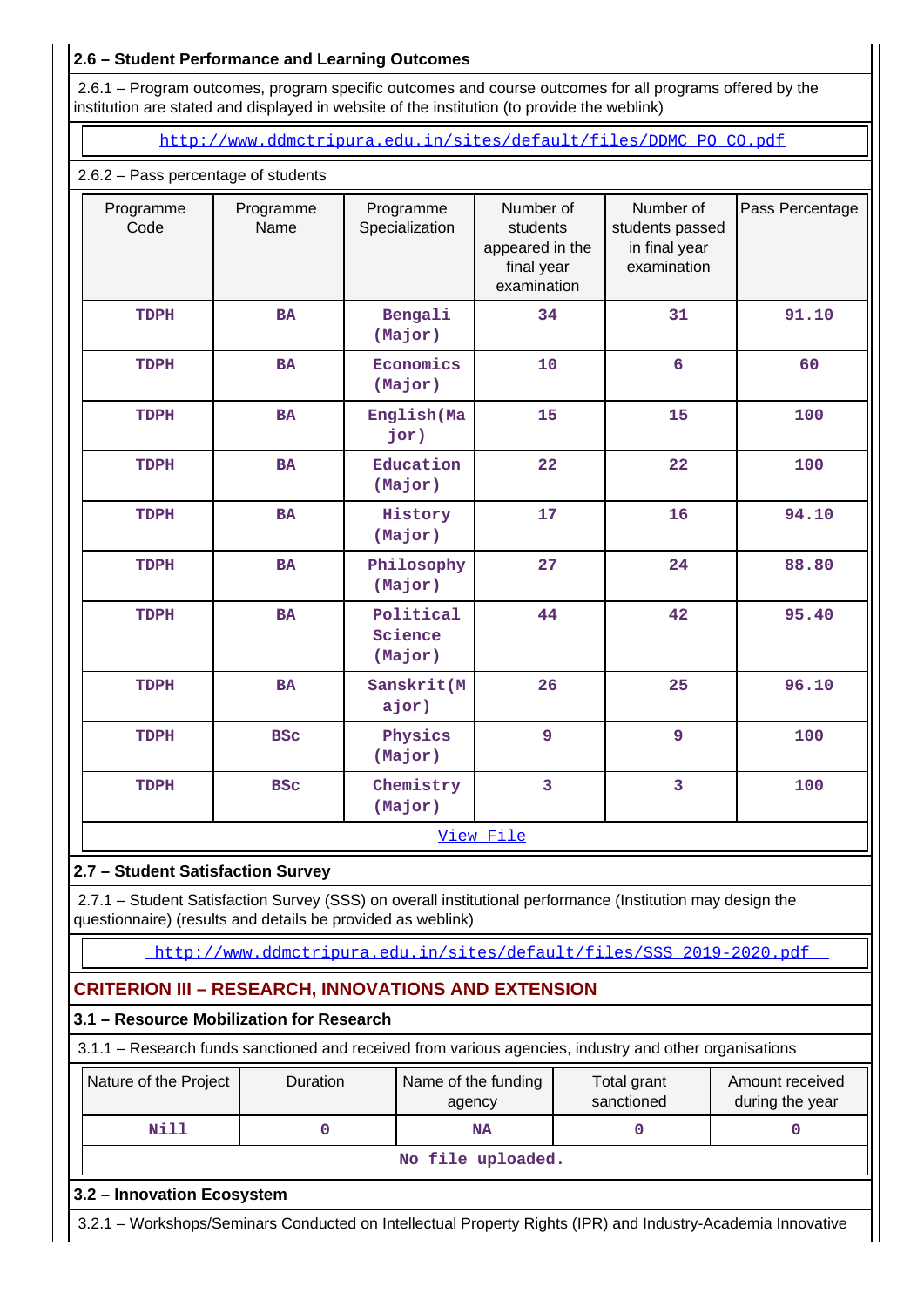|                                                                                                                                                                       | practices during the year |                  |              |                        |                       |                         |               |                                                                    |                                   |                                                      |  |
|-----------------------------------------------------------------------------------------------------------------------------------------------------------------------|---------------------------|------------------|--------------|------------------------|-----------------------|-------------------------|---------------|--------------------------------------------------------------------|-----------------------------------|------------------------------------------------------|--|
| Title of workshop/seminar                                                                                                                                             |                           |                  |              | Name of the Dept.      |                       |                         |               |                                                                    | Date                              |                                                      |  |
| Cyber Security in the<br>fleld of ICT                                                                                                                                 |                           |                  |              | IT AND MEITY           |                       |                         |               | 25/02/2020                                                         |                                   |                                                      |  |
| 3.2.2 - Awards for Innovation won by Institution/Teachers/Research scholars/Students during the year                                                                  |                           |                  |              |                        |                       |                         |               |                                                                    |                                   |                                                      |  |
| Title of the innovation                                                                                                                                               |                           | Name of Awardee  |              | Awarding Agency        |                       |                         | Date of award |                                                                    |                                   | Category                                             |  |
| <b>NIL</b>                                                                                                                                                            |                           | <b>NA</b>        |              |                        | <b>NA</b>             |                         | Nill          |                                                                    |                                   | <b>NA</b>                                            |  |
|                                                                                                                                                                       |                           |                  |              | No file uploaded.      |                       |                         |               |                                                                    |                                   |                                                      |  |
| 3.2.3 – No. of Incubation centre created, start-ups incubated on campus during the year                                                                               |                           |                  |              |                        |                       |                         |               |                                                                    |                                   |                                                      |  |
| Incubation<br>Center                                                                                                                                                  | Name                      |                  | Sponsered By |                        |                       | Name of the<br>Start-up |               | Nature of Start-<br>up                                             |                                   | Date of<br>Commencement                              |  |
| <b>NIL</b>                                                                                                                                                            | <b>NA</b>                 |                  | <b>NA</b>    |                        |                       | <b>NA</b>               |               | <b>NA</b>                                                          |                                   | Nill                                                 |  |
|                                                                                                                                                                       |                           |                  |              | No file uploaded.      |                       |                         |               |                                                                    |                                   |                                                      |  |
| 3.3 - Research Publications and Awards                                                                                                                                |                           |                  |              |                        |                       |                         |               |                                                                    |                                   |                                                      |  |
| 3.3.1 - Incentive to the teachers who receive recognition/awards                                                                                                      |                           |                  |              |                        |                       |                         |               |                                                                    |                                   |                                                      |  |
| <b>State</b>                                                                                                                                                          |                           |                  |              | National               |                       |                         |               | International                                                      |                                   |                                                      |  |
| 0                                                                                                                                                                     | 0<br>0                    |                  |              |                        |                       |                         |               |                                                                    |                                   |                                                      |  |
| 3.3.2 - Ph. Ds awarded during the year (applicable for PG College, Research Center)                                                                                   |                           |                  |              |                        |                       |                         |               |                                                                    |                                   |                                                      |  |
|                                                                                                                                                                       | Name of the Department    |                  |              |                        |                       |                         |               | Number of PhD's Awarded                                            |                                   |                                                      |  |
|                                                                                                                                                                       | Nill<br>NA                |                  |              |                        |                       |                         |               |                                                                    |                                   |                                                      |  |
| 3.3.3 - Research Publications in the Journals notified on UGC website during the year                                                                                 |                           |                  |              |                        |                       |                         |               |                                                                    |                                   |                                                      |  |
| <b>Type</b>                                                                                                                                                           |                           |                  | Department   |                        | Number of Publication |                         |               |                                                                    | Average Impact Factor (if<br>any) |                                                      |  |
| National                                                                                                                                                              |                           | Philosophy       |              |                        |                       | 1                       |               |                                                                    |                                   | <b>Nill</b>                                          |  |
|                                                                                                                                                                       |                           |                  |              |                        | View File             |                         |               |                                                                    |                                   |                                                      |  |
| 3.3.4 - Books and Chapters in edited Volumes / Books published, and papers in National/International Conference<br>Proceedings per Teacher during the year            |                           |                  |              |                        |                       |                         |               |                                                                    |                                   |                                                      |  |
|                                                                                                                                                                       | Department                |                  |              |                        |                       |                         |               | Number of Publication                                              |                                   |                                                      |  |
|                                                                                                                                                                       | <b>NIL</b>                |                  |              |                        |                       |                         |               | <b>Nill</b>                                                        |                                   |                                                      |  |
|                                                                                                                                                                       |                           |                  |              | No file uploaded.      |                       |                         |               |                                                                    |                                   |                                                      |  |
| 3.3.5 - Bibliometrics of the publications during the last Academic year based on average citation index in Scopus/<br>Web of Science or PubMed/ Indian Citation Index |                           |                  |              |                        |                       |                         |               |                                                                    |                                   |                                                      |  |
| Title of the<br>Paper                                                                                                                                                 | Name of<br>Author         | Title of journal |              | Year of<br>publication |                       | <b>Citation Index</b>   |               | Institutional<br>affiliation as<br>mentioned in<br>the publication |                                   | Number of<br>citations<br>excluding self<br>citation |  |
| <b>NIL</b>                                                                                                                                                            | <b>NA</b>                 | <b>NA</b>        |              |                        | <b>Nill</b>           | <b>Nill</b>             |               | Nill                                                               |                                   | <b>Nill</b>                                          |  |
|                                                                                                                                                                       |                           |                  |              | No file uploaded.      |                       |                         |               |                                                                    |                                   |                                                      |  |
| 3.3.6 - h-Index of the Institutional Publications during the year. (based on Scopus/ Web of science)                                                                  |                           |                  |              |                        |                       |                         |               |                                                                    |                                   |                                                      |  |
| Title of the<br>Paper                                                                                                                                                 | Name of<br>Author         | Title of journal |              | Year of<br>publication |                       | h-index                 |               | Number of<br>citations                                             |                                   | Institutional<br>affiliation as                      |  |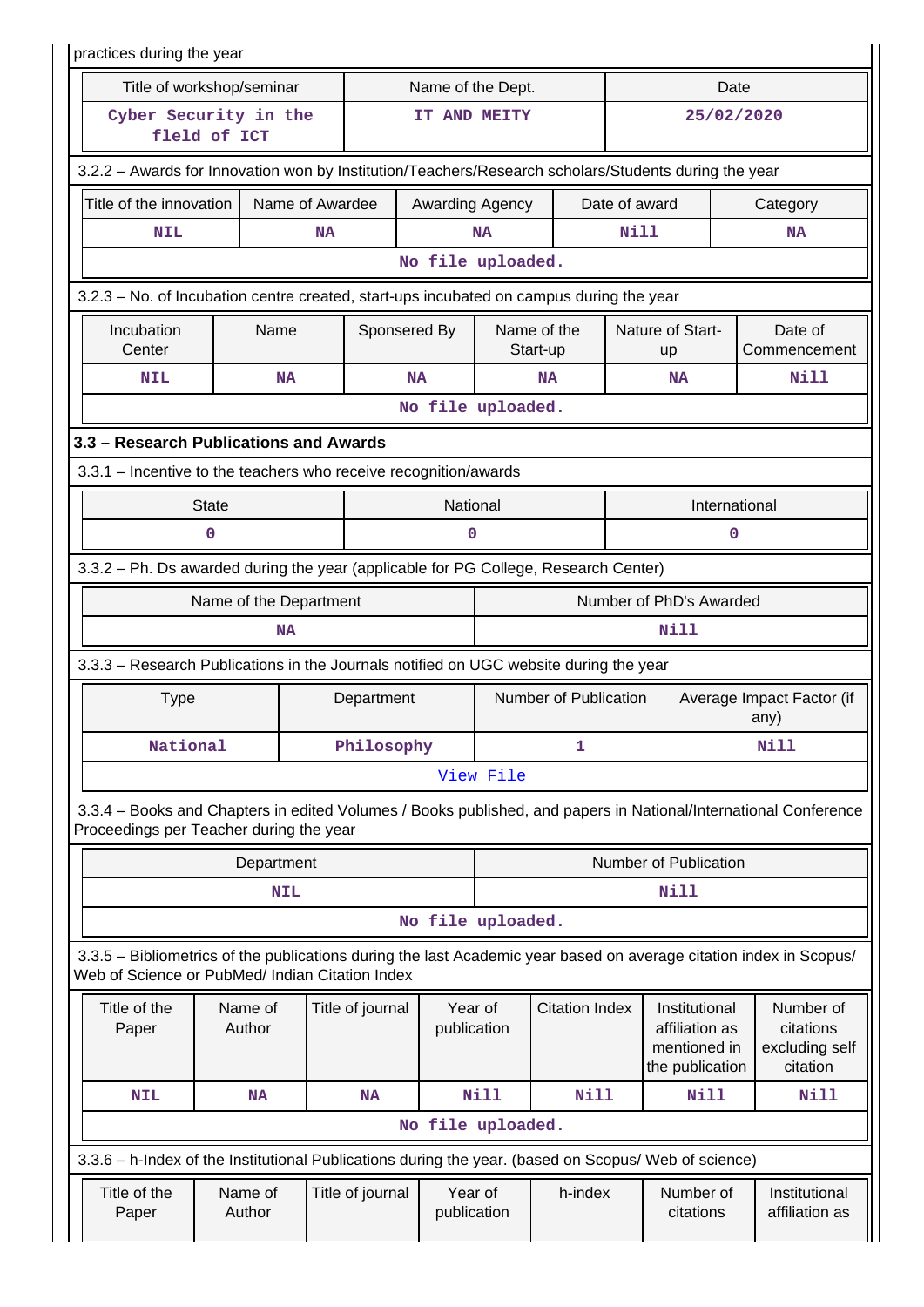|                                                                                                                                                                                                                    |  |           |                                                    |                                           |               |                                                          | excluding self<br>citation |  | mentioned in<br>the publication                          |
|--------------------------------------------------------------------------------------------------------------------------------------------------------------------------------------------------------------------|--|-----------|----------------------------------------------------|-------------------------------------------|---------------|----------------------------------------------------------|----------------------------|--|----------------------------------------------------------|
| <b>NIL</b>                                                                                                                                                                                                         |  | <b>NA</b> | <b>NA</b>                                          |                                           | <b>Nill</b>   | Nill                                                     | Nill                       |  | Nill                                                     |
|                                                                                                                                                                                                                    |  |           |                                                    | No file uploaded.                         |               |                                                          |                            |  |                                                          |
| 3.3.7 - Faculty participation in Seminars/Conferences and Symposia during the year:                                                                                                                                |  |           |                                                    |                                           |               |                                                          |                            |  |                                                          |
| Number of Faculty                                                                                                                                                                                                  |  |           | International                                      | National                                  |               | <b>State</b>                                             |                            |  | Local                                                    |
| Presented                                                                                                                                                                                                          |  |           | 1                                                  |                                           | <b>Nill</b>   | <b>Nill</b>                                              |                            |  | Nill                                                     |
| papers                                                                                                                                                                                                             |  |           |                                                    |                                           |               |                                                          |                            |  |                                                          |
|                                                                                                                                                                                                                    |  |           |                                                    |                                           | View File     |                                                          |                            |  |                                                          |
| 3.4 - Extension Activities                                                                                                                                                                                         |  |           |                                                    |                                           |               |                                                          |                            |  |                                                          |
| 3.4.1 – Number of extension and outreach programmes conducted in collaboration with industry, community and<br>Non- Government Organisations through NSS/NCC/Red cross/Youth Red Cross (YRC) etc., during the year |  |           |                                                    |                                           |               |                                                          |                            |  |                                                          |
| Title of the activities                                                                                                                                                                                            |  |           | Organising unit/agency/<br>collaborating agency    |                                           |               | Number of teachers<br>participated in such<br>activities |                            |  | Number of students<br>participated in such<br>activities |
| <b>NSS Regular</b><br>Activities                                                                                                                                                                                   |  |           | <b>NSS</b>                                         |                                           |               | $\mathbf{2}$                                             |                            |  | 35                                                       |
| $\overline{\mathbf{2}}$<br><b>NSS</b><br>Awareness<br>Programmes on<br>Covid19                                                                                                                                     |  |           |                                                    | 23                                        |               |                                                          |                            |  |                                                          |
| View File                                                                                                                                                                                                          |  |           |                                                    |                                           |               |                                                          |                            |  |                                                          |
| 3.4.2 - Awards and recognition received for extension activities from Government and other recognized bodies<br>during the year                                                                                    |  |           |                                                    |                                           |               |                                                          |                            |  |                                                          |
| Name of the activity                                                                                                                                                                                               |  |           | Award/Recognition                                  | <b>Awarding Bodies</b>                    |               |                                                          |                            |  | Number of students<br><b>Benefited</b>                   |
| <b>NIL</b>                                                                                                                                                                                                         |  |           | <b>NA</b>                                          |                                           |               |                                                          | Nill                       |  |                                                          |
|                                                                                                                                                                                                                    |  |           |                                                    | No file uploaded.                         |               |                                                          |                            |  |                                                          |
| 3.4.3 - Students participating in extension activities with Government Organisations, Non-Government<br>Organisations and programmes such as Swachh Bharat, Aids Awareness, Gender Issue, etc. during the year     |  |           |                                                    |                                           |               |                                                          |                            |  |                                                          |
| Name of the scheme                                                                                                                                                                                                 |  |           | Organising unit/Agen<br>cy/collaborating<br>agency | Name of the activity                      |               | Number of teachers<br>participated in such<br>activites  |                            |  | Number of students<br>participated in such<br>activites  |
| College level<br>awareness<br>programme on<br>Swach Bharat                                                                                                                                                         |  |           | <b>NSS</b>                                         | awareness<br>programme on<br>Swach Bharat | College level | $\overline{2}$                                           |                            |  | 60                                                       |
| Scheme under<br>Tripura Aids<br>Society                                                                                                                                                                            |  |           | Red Ribbon<br>Club                                 | awairness<br>Programme                    | HIV/Aids      | 5                                                        |                            |  | 250                                                      |
|                                                                                                                                                                                                                    |  |           |                                                    |                                           | View File     |                                                          |                            |  |                                                          |
| 3.5 - Collaborations                                                                                                                                                                                               |  |           |                                                    |                                           |               |                                                          |                            |  |                                                          |
| 3.5.1 – Number of Collaborative activities for research, faculty exchange, student exchange during the year                                                                                                        |  |           |                                                    |                                           |               |                                                          |                            |  |                                                          |
| Nature of activity                                                                                                                                                                                                 |  |           | Participant                                        |                                           |               | Source of financial support                              |                            |  | Duration                                                 |
| <b>NIL</b>                                                                                                                                                                                                         |  |           | <b>NA</b>                                          |                                           |               | <b>NA</b>                                                |                            |  | $\mathbf 0$                                              |
| No file uploaded.                                                                                                                                                                                                  |  |           |                                                    |                                           |               |                                                          |                            |  |                                                          |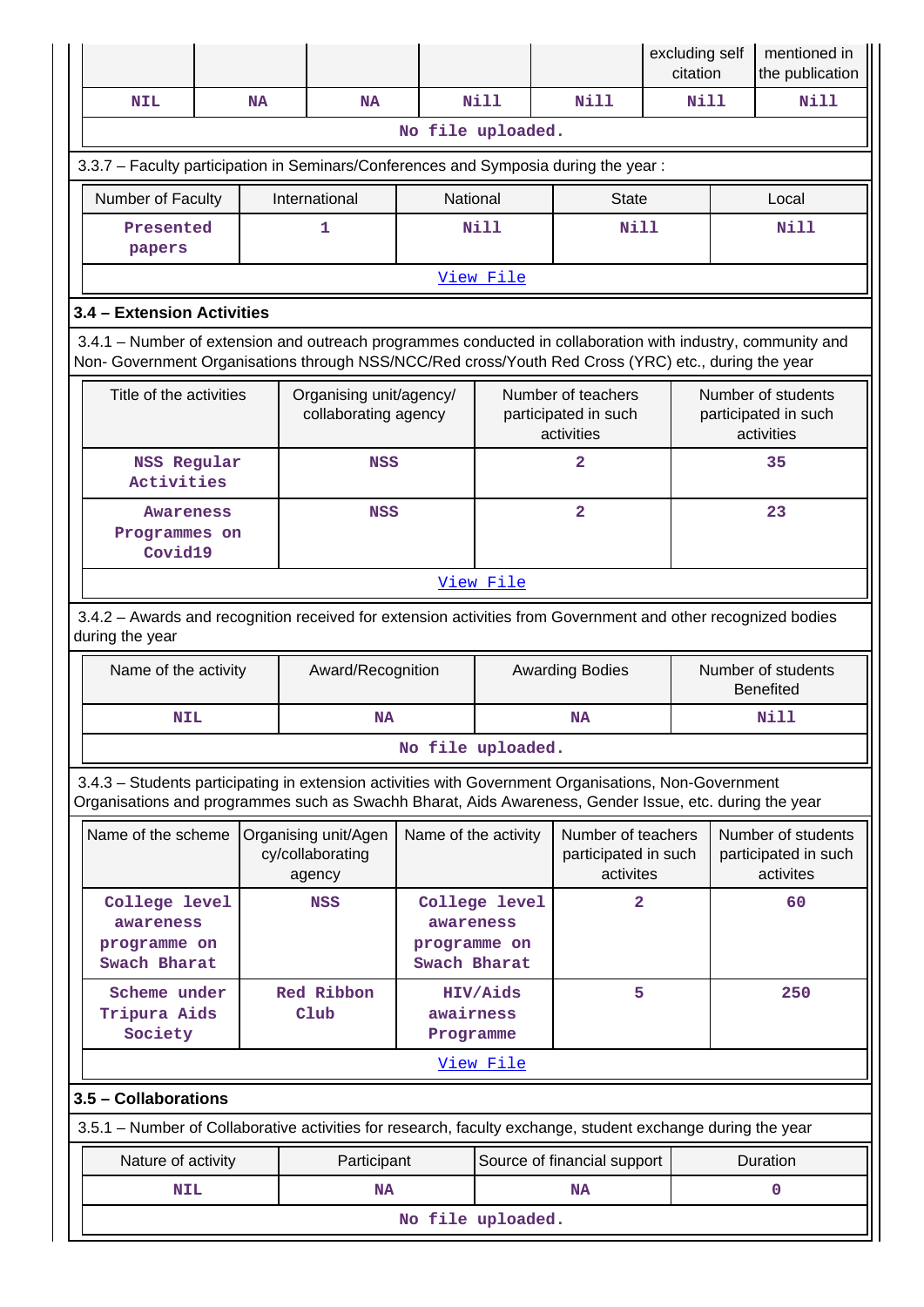| 3.5.2 - Linkages with institutions/industries for internship, on-the- job training, project work, sharing of research<br>facilities etc. during the year |                                                                                                                                                       |             |                                                                                                   |                    |             |                      |                    |                                                           |             |
|----------------------------------------------------------------------------------------------------------------------------------------------------------|-------------------------------------------------------------------------------------------------------------------------------------------------------|-------------|---------------------------------------------------------------------------------------------------|--------------------|-------------|----------------------|--------------------|-----------------------------------------------------------|-------------|
| Nature of linkage                                                                                                                                        | Title of the<br>linkage                                                                                                                               |             | Name of the<br>partnering<br>institution/<br>industry<br>/research lab<br>with contact<br>details |                    |             | <b>Duration From</b> | <b>Duration To</b> |                                                           | Participant |
| <b>NIL</b>                                                                                                                                               |                                                                                                                                                       | <b>NA</b>   | <b>NA</b>                                                                                         |                    |             | <b>Nill</b>          |                    | <b>Nill</b>                                               | Nill        |
|                                                                                                                                                          |                                                                                                                                                       |             |                                                                                                   | No file uploaded.  |             |                      |                    |                                                           |             |
|                                                                                                                                                          | 3.5.3 - MoUs signed with institutions of national, international importance, other universities, industries, corporate<br>houses etc. during the year |             |                                                                                                   |                    |             |                      |                    |                                                           |             |
|                                                                                                                                                          | Organisation                                                                                                                                          |             | Date of MoU signed                                                                                | Purpose/Activities |             |                      |                    | Number of<br>students/teachers<br>participated under MoUs |             |
| <b>NIL</b>                                                                                                                                               |                                                                                                                                                       |             | <b>Nill</b>                                                                                       |                    |             | NA                   |                    |                                                           | <b>Nill</b> |
|                                                                                                                                                          |                                                                                                                                                       |             |                                                                                                   | No file uploaded.  |             |                      |                    |                                                           |             |
| <b>CRITERION IV - INFRASTRUCTURE AND LEARNING RESOURCES</b>                                                                                              |                                                                                                                                                       |             |                                                                                                   |                    |             |                      |                    |                                                           |             |
|                                                                                                                                                          | 4.1 - Physical Facilities                                                                                                                             |             |                                                                                                   |                    |             |                      |                    |                                                           |             |
| 4.1.1 - Budget allocation, excluding salary for infrastructure augmentation during the year                                                              |                                                                                                                                                       |             |                                                                                                   |                    |             |                      |                    |                                                           |             |
| Budget utilized for infrastructure development<br>Budget allocated for infrastructure augmentation                                                       |                                                                                                                                                       |             |                                                                                                   |                    |             |                      |                    |                                                           |             |
|                                                                                                                                                          |                                                                                                                                                       | 0           |                                                                                                   |                    |             |                      |                    | 27                                                        |             |
| 4.1.2 - Details of augmentation in infrastructure facilities during the year                                                                             |                                                                                                                                                       |             |                                                                                                   |                    |             |                      |                    |                                                           |             |
|                                                                                                                                                          | <b>Facilities</b>                                                                                                                                     |             |                                                                                                   |                    |             |                      |                    | <b>Existing or Newly Added</b>                            |             |
|                                                                                                                                                          |                                                                                                                                                       | Campus Area |                                                                                                   |                    | Newly Added |                      |                    |                                                           |             |
|                                                                                                                                                          |                                                                                                                                                       | Class rooms |                                                                                                   |                    | Newly Added |                      |                    |                                                           |             |
|                                                                                                                                                          |                                                                                                                                                       |             |                                                                                                   |                    | View File   |                      |                    |                                                           |             |
| 4.2 - Library as a Learning Resource                                                                                                                     |                                                                                                                                                       |             |                                                                                                   |                    |             |                      |                    |                                                           |             |
| 4.2.1 - Library is automated {Integrated Library Management System (ILMS)}                                                                               |                                                                                                                                                       |             |                                                                                                   |                    |             |                      |                    |                                                           |             |
| Name of the ILMS<br>software                                                                                                                             |                                                                                                                                                       |             | Nature of automation (fully<br>or patially)                                                       |                    |             | Version              |                    | Year of automation                                        |             |
| Desire Library<br>Management System                                                                                                                      |                                                                                                                                                       |             | Partially                                                                                         |                    |             | 2.1                  |                    |                                                           | 2019        |
| 4.2.2 - Library Services                                                                                                                                 |                                                                                                                                                       |             |                                                                                                   |                    |             |                      |                    |                                                           |             |
| Library<br>Service Type                                                                                                                                  |                                                                                                                                                       | Existing    |                                                                                                   |                    |             | Newly Added          |                    |                                                           | Total       |
| Text<br><b>Books</b>                                                                                                                                     | 30703                                                                                                                                                 |             | <b>Nill</b>                                                                                       |                    | <b>Nill</b> | <b>Nill</b>          |                    | 30703                                                     | <b>Nill</b> |
| Reference<br><b>Books</b>                                                                                                                                | 9061                                                                                                                                                  |             | <b>Nill</b>                                                                                       |                    | <b>Nill</b> | <b>Nill</b>          |                    | 9061                                                      | <b>Nill</b> |
| Journals                                                                                                                                                 | 42                                                                                                                                                    |             | <b>Nill</b>                                                                                       |                    | <b>Nill</b> | <b>Nill</b>          |                    | 42                                                        | Nill        |
|                                                                                                                                                          | View File                                                                                                                                             |             |                                                                                                   |                    |             |                      |                    |                                                           |             |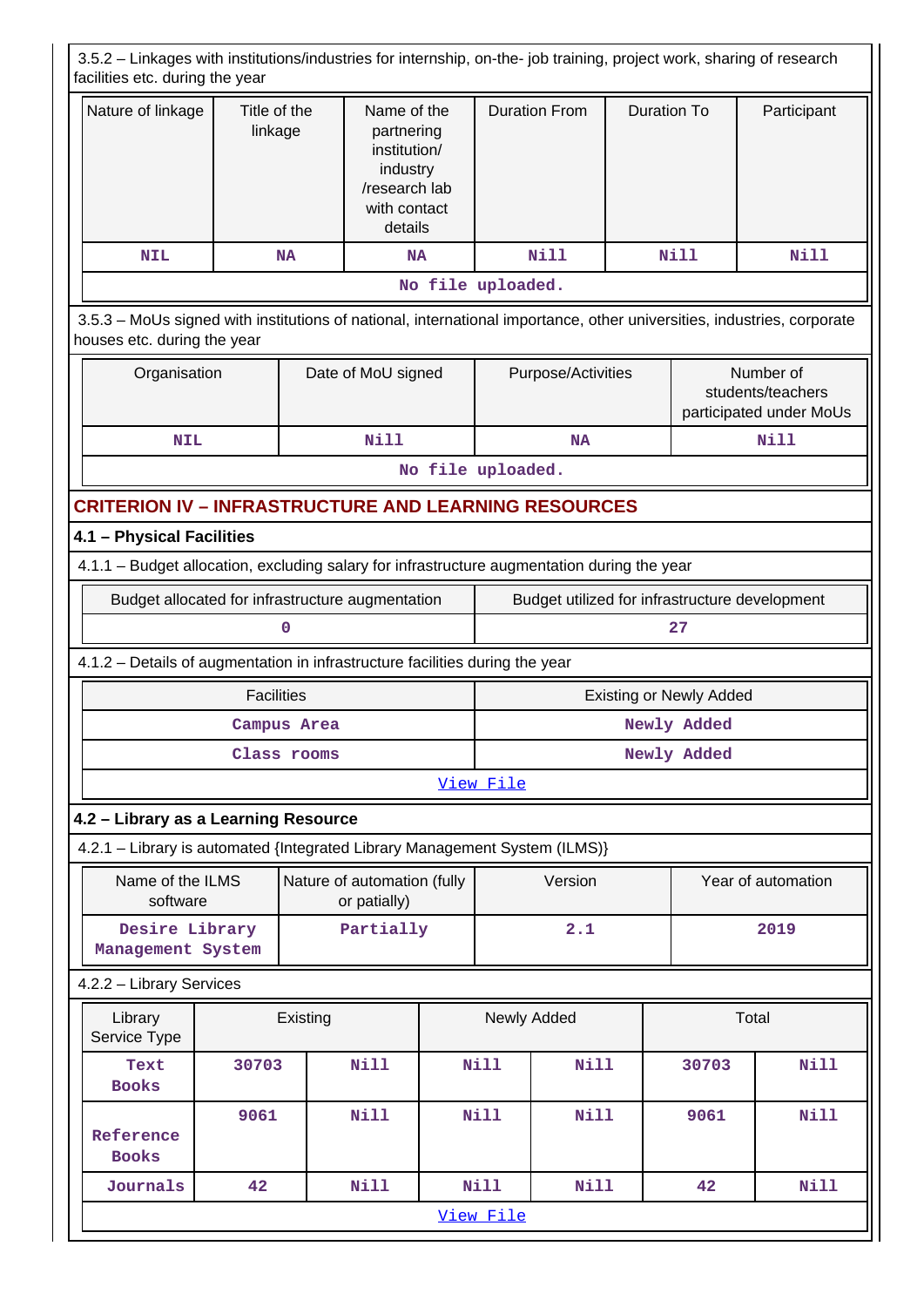4.2.3 – E-content developed by teachers such as: e-PG- Pathshala, CEC (under e-PG- Pathshala CEC (Under Graduate) SWAYAM other MOOCs platform NPTEL/NMEICT/any other Government initiatives & institutional (Learning Management System (LMS) etc Name of the Teacher  $\parallel$  Name of the Module Platform on which module is developed Date of launching econtent  **NIL NA NA Nill No file uploaded. 4.3 – IT Infrastructure** 4.3.1 – Technology Upgradation (overall)  $Type \mid Total Co$ mputers **Computer** Lab Internet Browsing centers **Computer Centers** Office Departme nts Available Bandwidt h (MBPS/ GBPS) **Others Existin g 47 25 4 4 0 9 2 2 0 Added 0 0 0 0 0 0 0 0 0 Total 47 25 4 4 0 9 2 2 0** 4.3.2 – Bandwidth available of internet connection in the Institution (Leased line) **2 MBPS/ GBPS** 4.3.3 – Facility for e-content Name of the e-content development facility Frovide the link of the videos and media centre and recording facility **NIL** Nill **4.4 – Maintenance of Campus Infrastructure** 4.4.1 – Expenditure incurred on maintenance of physical facilities and academic support facilities, excluding salary component, during the year Assigned Budget on academic facilities Expenditure incurred on maintenance of academic facilities Assigned budget on physical facilities Expenditure incurredon maintenance of physical facilites **0** 0 0 0 0 0 0 4.4.2 – Procedures and policies for maintaining and utilizing physical, academic and support facilities - laboratory, library, sports complex, computers, classrooms etc. (maximum 500 words) (information to be available in institutional Website, provide link) **Foremost priority has been given to the proper maintenance of the college infrastructure like laboratories, library, sports complex, computers and classrooms. With the assistance by the Dept. of Collegiate education through annual plan funds, the laboratories are revamped with sufficient stock of equipment and chemicals as equipped laboratories are playing a pivotal role in science education. Separate science labs are there for UG programs and all the labs are equipped with state of the art facilities. Instrument rooms, which are dedicated space for specialty instruments, also are properly maintained. Repairing and renovation works have been done annually to ensure safe and student friendly lab sessions. Service of trained laboratory staff also is ensured for the conduct of lab classes. Apart from this facility, many of the departments have department libraries maintaining subject specific books in sufficient numbers for the benefit of teachers and students of respective departments. Much importance is given to the sports amenities in the campus.**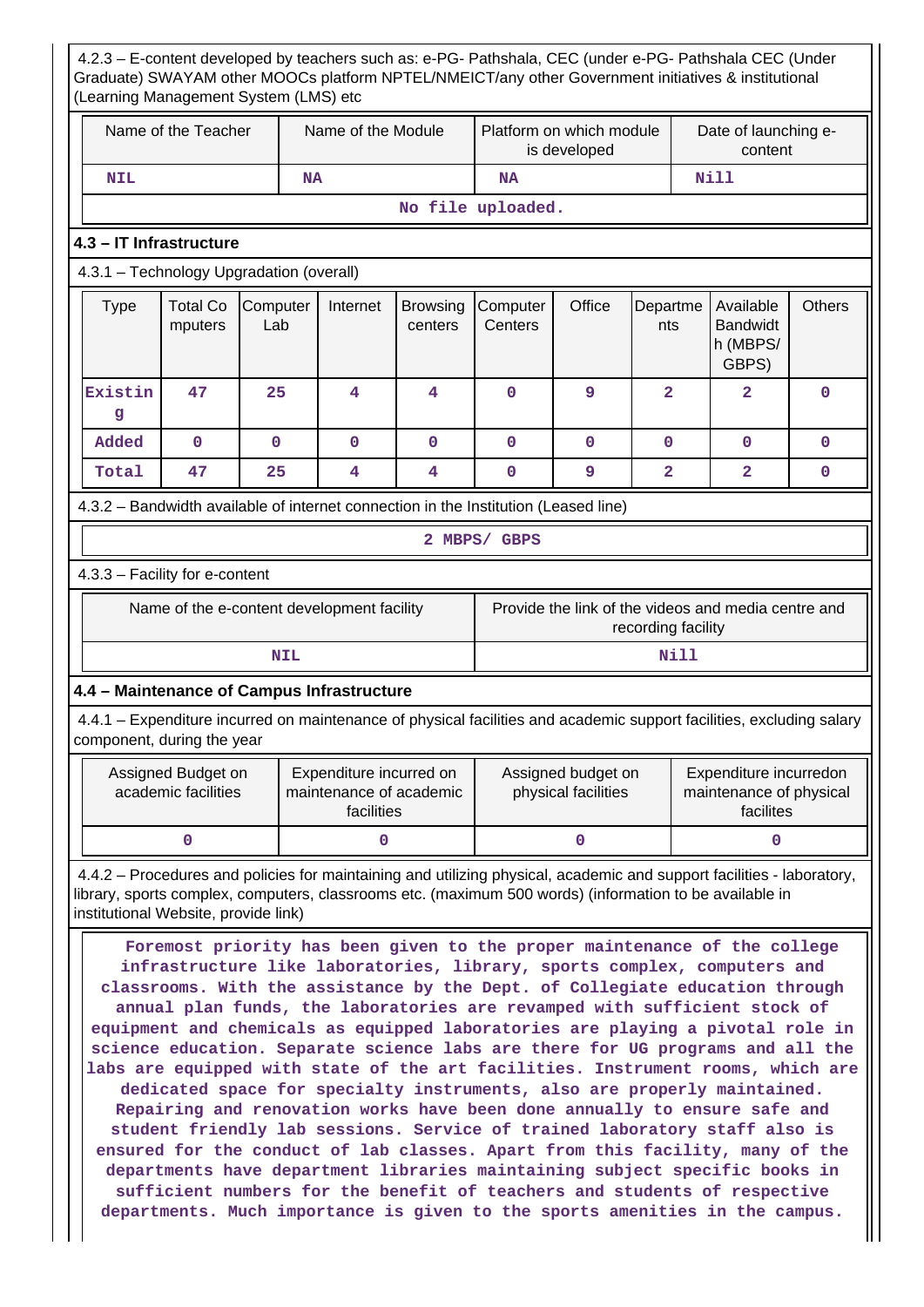**College has two playgrounds for carrying out sports and games events like volley ball, handball, ball badminton, basketball, kho-kho, kabadi etc. Facility for practicing cricket in nets also is here in the campus. Recurring grants are ensured for the purchase of new sports goods and for the maintenance of existing facilities. Nearly 50 computers are there in the campus for the use of students and teachers. Regular service and maintenance of the computers are done with the use of plan funds. Only those systems which are thoroughly unusable are dumped or put forward for writing off as e-waste. UPS and other supporting facilities required for the functioning of computers are ensured with the help of supporting funds. It is ensured that classrooms have sufficient furniture to accommodate the students comfortably. Black/white boards are there in all class rooms.**

[http://www.ddmctripura.edu.in/sites/default/files/Policy\\_4.4.2.pdf](http://www.ddmctripura.edu.in/sites/default/files/Policy_4.4.2.pdf)

### **CRITERION V – STUDENT SUPPORT AND PROGRESSION**

#### **5.1 – Student Support**

| 5.1.1 - Scholarships and Financial Support |  |  |  |  |  |
|--------------------------------------------|--|--|--|--|--|
|--------------------------------------------|--|--|--|--|--|

|                                         | Name/Title of the scheme | Number of students | Amount in Rupees |  |  |  |  |  |
|-----------------------------------------|--------------------------|--------------------|------------------|--|--|--|--|--|
| Financial Support<br>from institution   |                          |                    |                  |  |  |  |  |  |
| Financial Support<br>from Other Sources |                          |                    |                  |  |  |  |  |  |
| a) National                             | Government Scheme        | 1723               | 6298180          |  |  |  |  |  |
| b) International                        |                          | Nill               |                  |  |  |  |  |  |
| View File                               |                          |                    |                  |  |  |  |  |  |

 5.1.2 – Number of capability enhancement and development schemes such as Soft skill development, Remedial coaching, Language lab, Bridge courses, Yoga, Meditation, Personal Counselling and Mentoring etc.,

| Name of the capability<br>enhancement scheme | Date of implemetation | Number of students<br>enrolled | Agencies involved |  |  |  |  |
|----------------------------------------------|-----------------------|--------------------------------|-------------------|--|--|--|--|
| College Yoga<br>Centre                       | 07/02/2020            |                                | College level     |  |  |  |  |
| View File                                    |                       |                                |                   |  |  |  |  |

 5.1.3 – Students benefited by guidance for competitive examinations and career counselling offered by the institution during the year

| Year                                                                                                                                                           | Number of<br>Name of the<br>benefited<br>scheme<br>students for<br>competitive<br>examination |      | Number of<br>benefited<br>students by<br>career<br>counseling<br>activities | Number of<br>students who<br>have passedin<br>the comp. exam | Number of<br>studentsp placed |  |  |  |  |
|----------------------------------------------------------------------------------------------------------------------------------------------------------------|-----------------------------------------------------------------------------------------------|------|-----------------------------------------------------------------------------|--------------------------------------------------------------|-------------------------------|--|--|--|--|
| N <sub>i</sub> 11                                                                                                                                              | <b>NIL</b>                                                                                    | Nill | Nill                                                                        |                                                              | Nill                          |  |  |  |  |
| No file uploaded.                                                                                                                                              |                                                                                               |      |                                                                             |                                                              |                               |  |  |  |  |
| 5.1.4 - Institutional mechanism for transparency, timely redressal of student grievances, Prevention of sexual<br>harassment and ragging cases during the year |                                                                                               |      |                                                                             |                                                              |                               |  |  |  |  |

| Total grievances received | Number of grievances redressed | Avg. number of days for grievance<br>redressal |
|---------------------------|--------------------------------|------------------------------------------------|
| Nill                      | Nill                           | Nill                                           |

#### **5.2 – Student Progression**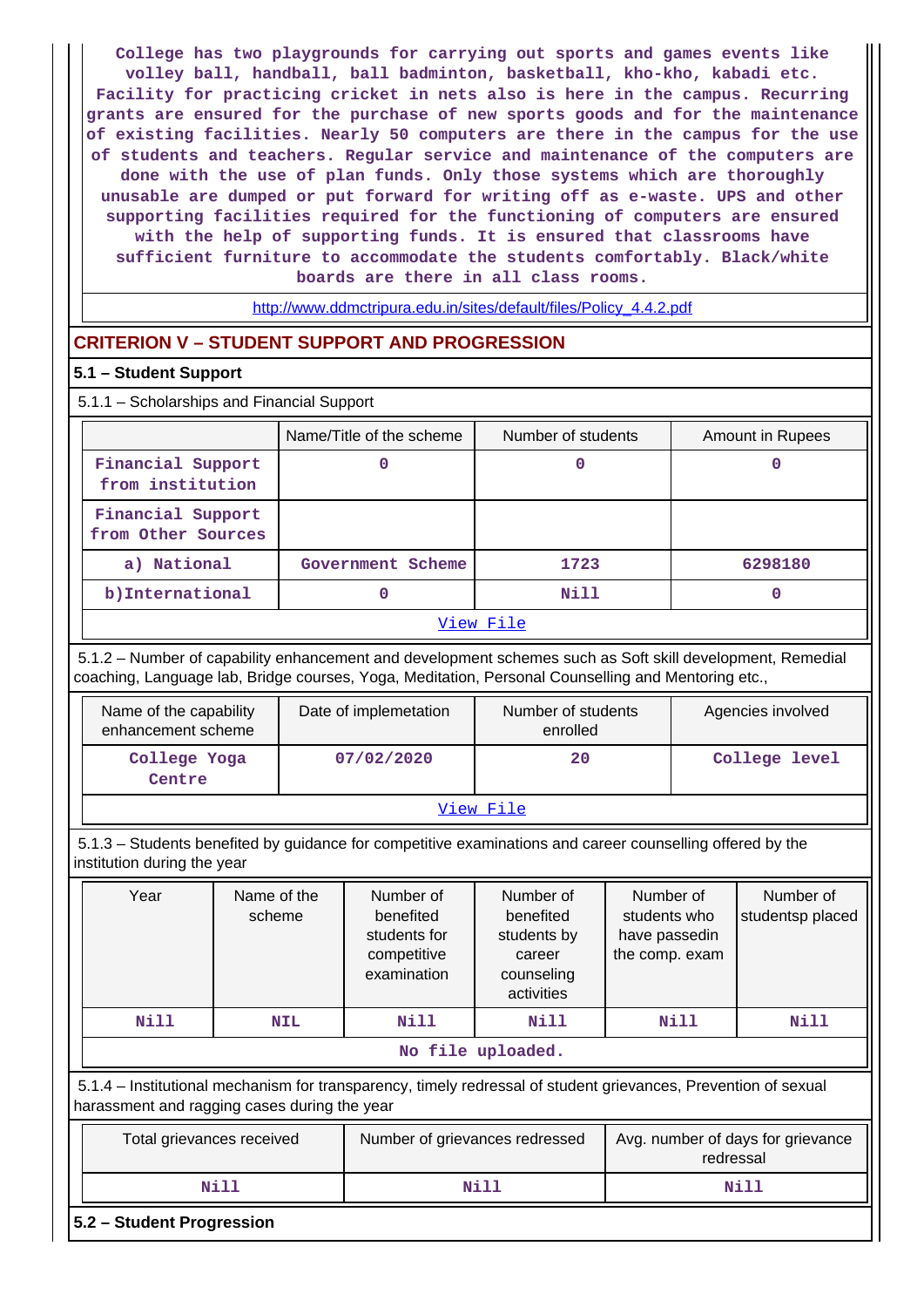| 5.2.1 - Details of campus placement during the year                        |                                                                                                                                                                                        |                              |                                    |                                        |                                     |  |  |  |  |
|----------------------------------------------------------------------------|----------------------------------------------------------------------------------------------------------------------------------------------------------------------------------------|------------------------------|------------------------------------|----------------------------------------|-------------------------------------|--|--|--|--|
|                                                                            | On campus                                                                                                                                                                              |                              |                                    | Off campus                             |                                     |  |  |  |  |
| Nameof<br>organizations<br>visited                                         | Number of<br>students<br>participated                                                                                                                                                  | Number of<br>stduents placed | Nameof<br>organizations<br>visited | Number of<br>students<br>participated  | Number of<br>stduents placed        |  |  |  |  |
| <b>NIL</b>                                                                 | <b>Nill</b>                                                                                                                                                                            | Nill                         | <b>NA</b>                          | <b>Nill</b>                            | <b>Nill</b>                         |  |  |  |  |
|                                                                            |                                                                                                                                                                                        |                              | No file uploaded.                  |                                        |                                     |  |  |  |  |
|                                                                            | 5.2.2 - Student progression to higher education in percentage during the year                                                                                                          |                              |                                    |                                        |                                     |  |  |  |  |
| Year                                                                       | Number of<br>students<br>enrolling into<br>higher education                                                                                                                            | Programme<br>graduated from  | Depratment<br>graduated from       | Name of<br>institution joined          | Name of<br>programme<br>admitted to |  |  |  |  |
| 2020                                                                       | 1                                                                                                                                                                                      | TDPH                         | Zoology                            | Tripura<br>University                  | M.Sc in<br>Zoology                  |  |  |  |  |
| 2020                                                                       | $\mathbf 1$                                                                                                                                                                            | TDPH                         | Zoology                            | <b>Assam</b><br>Downtown<br>University | M.Sc in<br>Zoology                  |  |  |  |  |
| 2020                                                                       | $\mathbf{1}$                                                                                                                                                                           | TDPH                         | Sanskrit                           | Tripura<br>University                  | M.A in<br>Sanskrit                  |  |  |  |  |
| 2020                                                                       | $\mathbf 1$                                                                                                                                                                            | TDPH                         | Political<br>Science               | Tripura<br>university                  | M.A. in<br>KokBorok                 |  |  |  |  |
| 2020                                                                       | $\overline{\mathbf{2}}$                                                                                                                                                                | <b>TDPH</b>                  | Political<br>Science               | <b>IGNOU</b>                           | M.A in<br>Political<br>Science      |  |  |  |  |
| 2020                                                                       | $\mathbf 1$                                                                                                                                                                            | TDPH                         | Political<br>science               | <b>IGNOU</b>                           | M.A in<br>Public Admin<br>istration |  |  |  |  |
| 2020                                                                       | 1                                                                                                                                                                                      | TDPH                         | Political<br>science               | <b>IGNOU</b>                           | M.A in<br>Rural<br>Development      |  |  |  |  |
| 2020                                                                       | $\mathbf 1$                                                                                                                                                                            | TDPH                         | Physics                            | Tripura<br>university                  | M.Sc in<br>Physics                  |  |  |  |  |
| 2020                                                                       | 3                                                                                                                                                                                      | TDPH                         | Mathematics                        | Tripura<br>university                  | M.Sc in<br>Mathematics              |  |  |  |  |
| 2020                                                                       | 1                                                                                                                                                                                      | <b>TDPH</b>                  | English                            | Tripura<br>university                  | M.A in<br>English                   |  |  |  |  |
|                                                                            |                                                                                                                                                                                        |                              | View File                          |                                        |                                     |  |  |  |  |
|                                                                            | 5.2.3 - Students qualifying in state/ national/ international level examinations during the year<br>(eg:NET/SET/SLET/GATE/GMAT/CAT/GRE/TOFEL/Civil Services/State Government Services) |                              |                                    |                                        |                                     |  |  |  |  |
|                                                                            | Number of students selected/ qualifying<br><b>Items</b>                                                                                                                                |                              |                                    |                                        |                                     |  |  |  |  |
|                                                                            | Nill<br><b>NET</b>                                                                                                                                                                     |                              |                                    |                                        |                                     |  |  |  |  |
|                                                                            |                                                                                                                                                                                        |                              | No file uploaded.                  |                                        |                                     |  |  |  |  |
|                                                                            | 5.2.4 - Sports and cultural activities / competitions organised at the institution level during the year                                                                               |                              |                                    |                                        |                                     |  |  |  |  |
|                                                                            | Activity                                                                                                                                                                               | Level                        |                                    |                                        | <b>Number of Participants</b>       |  |  |  |  |
| Cultural Programme on<br>College Level<br>400<br>occasion of Fresshers Day |                                                                                                                                                                                        |                              |                                    |                                        |                                     |  |  |  |  |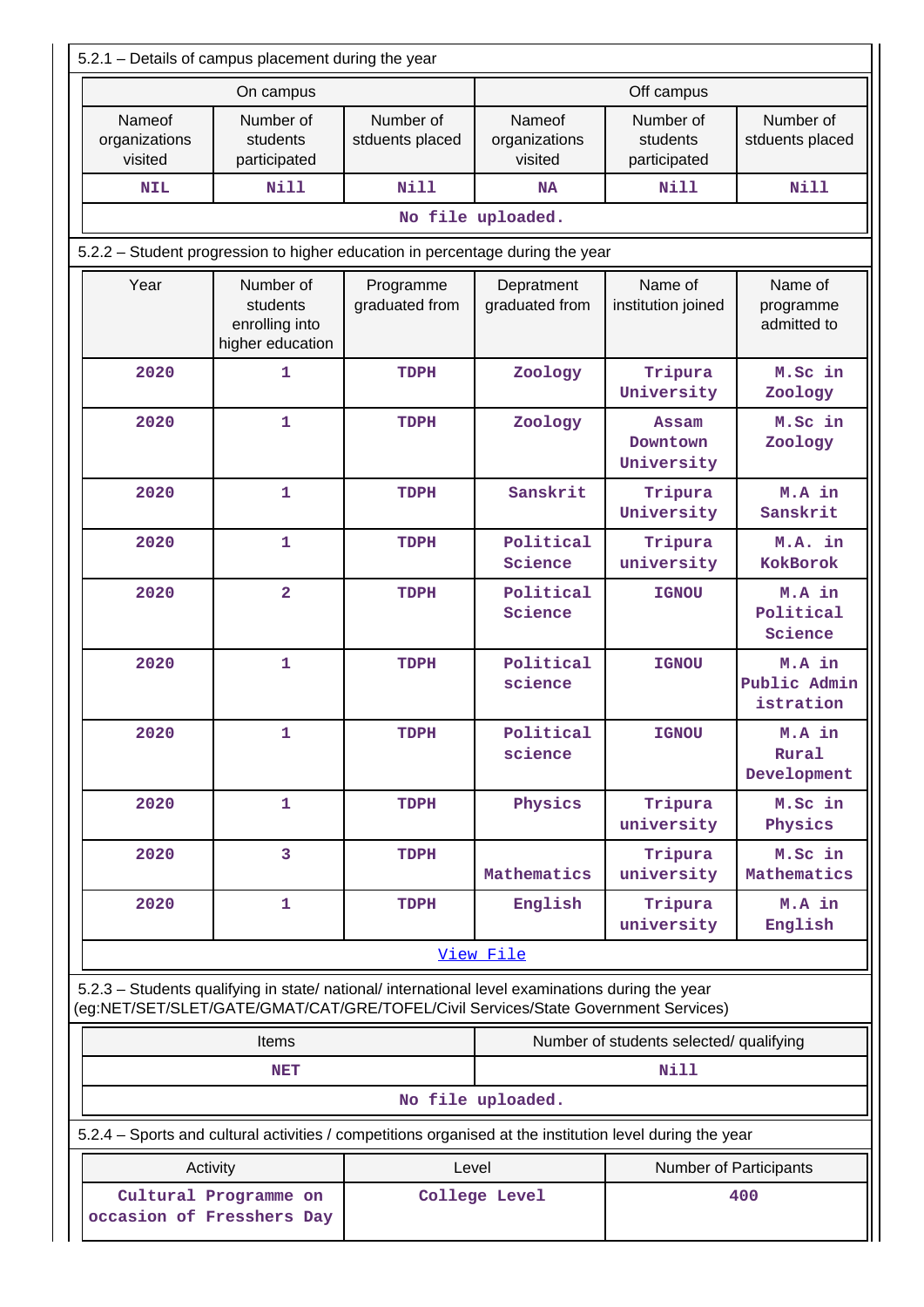| Annual Sports<br>College Level<br>70                                                                                                                                                                                                                                                                                                                                                                                                                                                                                                                                                                                                                                                                                                                                                                                                                                                                                                                                                                                                                                                                                                      |                                                                                                                                                                                |                           |                                                                                                  |             |  |             |                        |  |  |
|-------------------------------------------------------------------------------------------------------------------------------------------------------------------------------------------------------------------------------------------------------------------------------------------------------------------------------------------------------------------------------------------------------------------------------------------------------------------------------------------------------------------------------------------------------------------------------------------------------------------------------------------------------------------------------------------------------------------------------------------------------------------------------------------------------------------------------------------------------------------------------------------------------------------------------------------------------------------------------------------------------------------------------------------------------------------------------------------------------------------------------------------|--------------------------------------------------------------------------------------------------------------------------------------------------------------------------------|---------------------------|--------------------------------------------------------------------------------------------------|-------------|--|-------------|------------------------|--|--|
|                                                                                                                                                                                                                                                                                                                                                                                                                                                                                                                                                                                                                                                                                                                                                                                                                                                                                                                                                                                                                                                                                                                                           | Celebration of<br>Saraswati Puja                                                                                                                                               |                           | College Level                                                                                    |             |  | 500         |                        |  |  |
|                                                                                                                                                                                                                                                                                                                                                                                                                                                                                                                                                                                                                                                                                                                                                                                                                                                                                                                                                                                                                                                                                                                                           | Celebration of Kokborok<br>Day                                                                                                                                                 |                           | College Level                                                                                    |             |  | 125         |                        |  |  |
|                                                                                                                                                                                                                                                                                                                                                                                                                                                                                                                                                                                                                                                                                                                                                                                                                                                                                                                                                                                                                                                                                                                                           |                                                                                                                                                                                |                           | View File                                                                                        |             |  |             |                        |  |  |
|                                                                                                                                                                                                                                                                                                                                                                                                                                                                                                                                                                                                                                                                                                                                                                                                                                                                                                                                                                                                                                                                                                                                           | 5.3 - Student Participation and Activities                                                                                                                                     |                           |                                                                                                  |             |  |             |                        |  |  |
|                                                                                                                                                                                                                                                                                                                                                                                                                                                                                                                                                                                                                                                                                                                                                                                                                                                                                                                                                                                                                                                                                                                                           | 5.3.1 – Number of awards/medals for outstanding performance in sports/cultural activities at national/international<br>level (award for a team event should be counted as one) |                           |                                                                                                  |             |  |             |                        |  |  |
| Year                                                                                                                                                                                                                                                                                                                                                                                                                                                                                                                                                                                                                                                                                                                                                                                                                                                                                                                                                                                                                                                                                                                                      | Name of the<br>award/medal                                                                                                                                                     | National/<br>Internaional | Number of<br>Number of<br>Student ID<br>awards for<br>awards for<br>number<br>Cultural<br>Sports |             |  |             | Name of the<br>student |  |  |
| <b>Nill</b>                                                                                                                                                                                                                                                                                                                                                                                                                                                                                                                                                                                                                                                                                                                                                                                                                                                                                                                                                                                                                                                                                                                               | <b>NIL</b>                                                                                                                                                                     | <b>Nill</b>               | <b>Nill</b>                                                                                      | <b>Nill</b> |  | <b>Nill</b> | Nill                   |  |  |
|                                                                                                                                                                                                                                                                                                                                                                                                                                                                                                                                                                                                                                                                                                                                                                                                                                                                                                                                                                                                                                                                                                                                           |                                                                                                                                                                                |                           | No file uploaded.                                                                                |             |  |             |                        |  |  |
|                                                                                                                                                                                                                                                                                                                                                                                                                                                                                                                                                                                                                                                                                                                                                                                                                                                                                                                                                                                                                                                                                                                                           | 5.3.2 - Activity of Student Council & representation of students on academic & administrative bodies/committees of<br>the institution (maximum 500 words)                      |                           |                                                                                                  |             |  |             |                        |  |  |
| administrative, co-curricular and extracurricular activities of the college. 1.<br>Administrative Activities: . The college students take part in various<br>administrative activities of the college. Students also participate in the<br>administrative activities by becoming members of different communities. 2. Co-<br>curricular and Extracurricular Activities . The college students are encourage<br>to take part in various Co-curricular and Extracurricular activities. The<br>college has a well established NSS cell. Several students take part as<br>volunteers of the NSS in the college. The NSS volunteers organized NSS Week<br>every year where several activities are taken up like cleaning drive, books<br>distribution and food distribution to the needy of the society in and around<br>the college. . The college students also take part in various cultural<br>activities of the college. The students actively participates during the<br>celebration of national festivals, Independence Day and Republic Day<br>celebration, Freshers' Day celebration, Kokborok Day, Sarawati Puja celebration<br>etc. |                                                                                                                                                                                |                           |                                                                                                  |             |  |             |                        |  |  |
| 5.4 - Alumni Engagement                                                                                                                                                                                                                                                                                                                                                                                                                                                                                                                                                                                                                                                                                                                                                                                                                                                                                                                                                                                                                                                                                                                   |                                                                                                                                                                                |                           |                                                                                                  |             |  |             |                        |  |  |
|                                                                                                                                                                                                                                                                                                                                                                                                                                                                                                                                                                                                                                                                                                                                                                                                                                                                                                                                                                                                                                                                                                                                           | 5.4.1 - Whether the institution has registered Alumni Association?                                                                                                             |                           |                                                                                                  |             |  |             |                        |  |  |
| No                                                                                                                                                                                                                                                                                                                                                                                                                                                                                                                                                                                                                                                                                                                                                                                                                                                                                                                                                                                                                                                                                                                                        |                                                                                                                                                                                |                           |                                                                                                  |             |  |             |                        |  |  |
|                                                                                                                                                                                                                                                                                                                                                                                                                                                                                                                                                                                                                                                                                                                                                                                                                                                                                                                                                                                                                                                                                                                                           |                                                                                                                                                                                |                           |                                                                                                  |             |  |             |                        |  |  |
| 5.4.2 - No. of enrolled Alumni:                                                                                                                                                                                                                                                                                                                                                                                                                                                                                                                                                                                                                                                                                                                                                                                                                                                                                                                                                                                                                                                                                                           |                                                                                                                                                                                |                           |                                                                                                  |             |  |             |                        |  |  |
|                                                                                                                                                                                                                                                                                                                                                                                                                                                                                                                                                                                                                                                                                                                                                                                                                                                                                                                                                                                                                                                                                                                                           |                                                                                                                                                                                |                           | 0                                                                                                |             |  |             |                        |  |  |
|                                                                                                                                                                                                                                                                                                                                                                                                                                                                                                                                                                                                                                                                                                                                                                                                                                                                                                                                                                                                                                                                                                                                           | 5.4.3 - Alumni contribution during the year (in Rupees):                                                                                                                       |                           |                                                                                                  |             |  |             |                        |  |  |
| 0                                                                                                                                                                                                                                                                                                                                                                                                                                                                                                                                                                                                                                                                                                                                                                                                                                                                                                                                                                                                                                                                                                                                         |                                                                                                                                                                                |                           |                                                                                                  |             |  |             |                        |  |  |
|                                                                                                                                                                                                                                                                                                                                                                                                                                                                                                                                                                                                                                                                                                                                                                                                                                                                                                                                                                                                                                                                                                                                           | 5.4.4 - Meetings/activities organized by Alumni Association:                                                                                                                   |                           |                                                                                                  |             |  |             |                        |  |  |
| The college Alumni Association conducted its meeting and decided to get the<br>association registered under Societies Registration Act 1860.                                                                                                                                                                                                                                                                                                                                                                                                                                                                                                                                                                                                                                                                                                                                                                                                                                                                                                                                                                                              |                                                                                                                                                                                |                           |                                                                                                  |             |  |             |                        |  |  |
|                                                                                                                                                                                                                                                                                                                                                                                                                                                                                                                                                                                                                                                                                                                                                                                                                                                                                                                                                                                                                                                                                                                                           | <b>CRITERION VI – GOVERNANCE, LEADERSHIP AND MANAGEMENT</b>                                                                                                                    |                           |                                                                                                  |             |  |             |                        |  |  |
|                                                                                                                                                                                                                                                                                                                                                                                                                                                                                                                                                                                                                                                                                                                                                                                                                                                                                                                                                                                                                                                                                                                                           | 6.1 - Institutional Vision and Leadership                                                                                                                                      |                           |                                                                                                  |             |  |             |                        |  |  |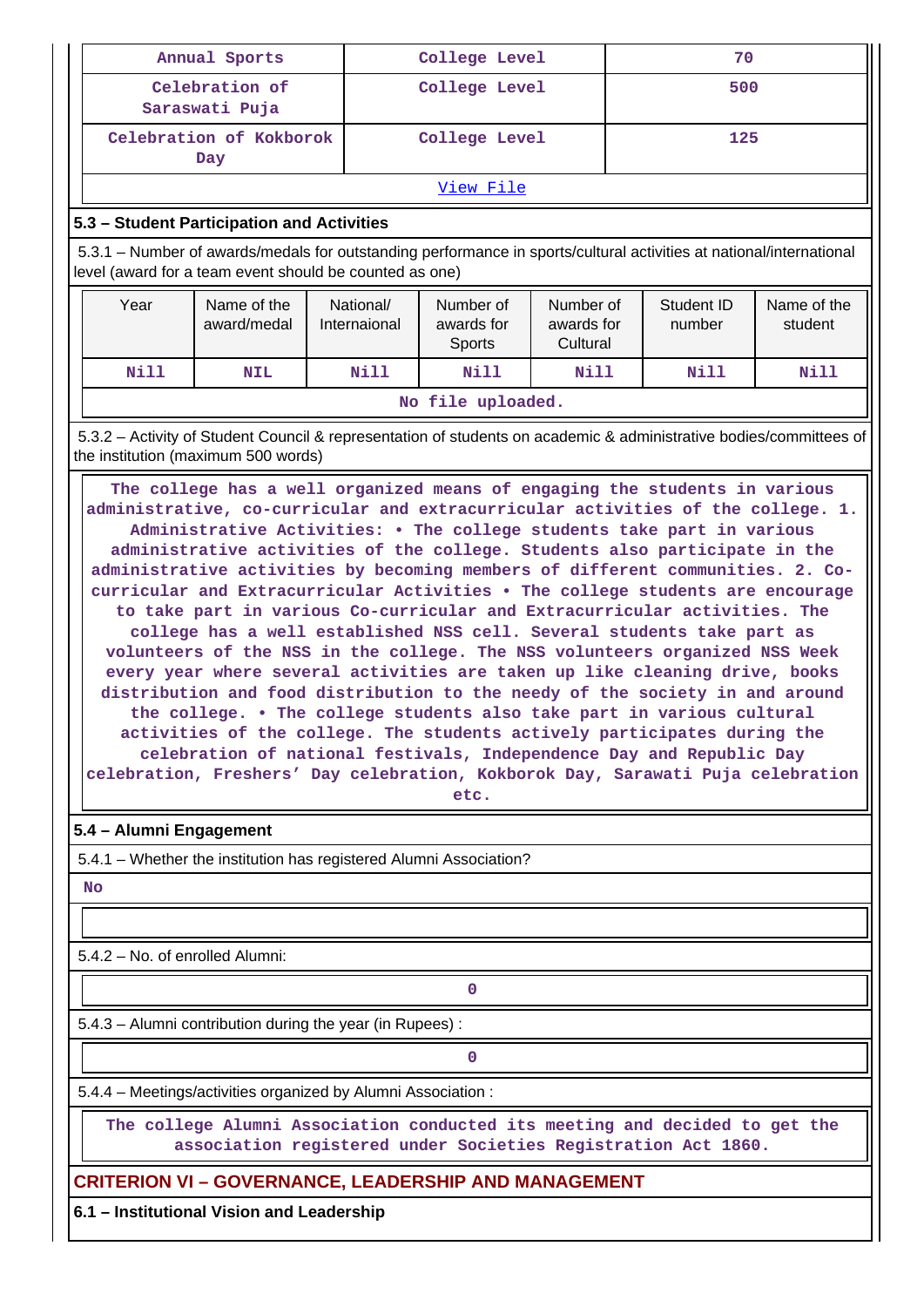6.1.1 – Mention two practices of decentralization and participative management during the last year (maximum 500 words)

 **Directorate of Higher Education delegates Principal/Principal i/c of the college regarding internal academic and operational decisions based on the policies of the DHE. Principal formulates the Teachers' Council at the beginning of every year, and decides the working procedure in consultation with Teachers' Council based on the vision, mission and goal of the college. Also various committees, viz. Academic Committee, Examination Committee, Development Committee, Discipline Committee, Games Sports Committee, Anti Ragging Committee, Internal Complaint Committee, NSS cell, Magazine and Social entertainment Committee, Grievance Redress Cell, Career and Counselling Cell, Lower Purchase Committee, IQAC cell, RUSA committee, Library Committee etc., are constituted by the Principal/Principal i/c giving representation to the faculty members for the smooth functioning of the academic and administrative matters of the college. Students are also given due representation in IQAC and perform active parting extra-curricular activities like Saraswati Puja, Annual Sports and various activities of NSS etc. Non-teaching staff is given their due representation in various committees and activities of the institution. College promotes participative management by involving all stake-holders of the education, viz. Teaching staff, Nonteaching staff, Students, Parents, Alumni, local people's representatives etc. for the overall development of the college. Teaching staff, coordinators/convener/programme officer, of various committees/cells share their views regarding effective implementation of various curricular and co-curricular and extra-curricular activities during the year. Non-teaching staff are involved in day-to-day support service for students and faculties. Students contributes through their presence and active participation in various developmental activities of the college and by their feedback. Local representatives are part of IQAC as members of the local society. Meetings are held periodically for discussing the issues and challenges, developmental aspect of the College. Thus, the institute encourages teachers, students, employers, staff to share their ideas, opinions, suggestions through proper channels for example through Head of Departments meetings, student feedback system, and through other various committee meetings. The inputs received from various stakeholders of the institute are reviewed and taken in to consideration based on the merit and conducive to the vision, mission and target of the college**

| 6.1.2 – Does the institution have a Management Information System (MIS)? |  |  |  |
|--------------------------------------------------------------------------|--|--|--|
|                                                                          |  |  |  |

### **No. 2. In the case of the case of the case of the case of the case of the case of the case of the case of the case of the case of the case of the case of the case of the case of the case of the case of the case of the cas**

#### **6.2 – Strategy Development and Deployment**

6.2.1 – Quality improvement strategies adopted by the institution for each of the following (with in 100 words each):

| <b>Strategy Type</b>  | Details                                                                                                                                                                                                                                                                                                                                                                                                                                                                                                                                   |
|-----------------------|-------------------------------------------------------------------------------------------------------------------------------------------------------------------------------------------------------------------------------------------------------------------------------------------------------------------------------------------------------------------------------------------------------------------------------------------------------------------------------------------------------------------------------------------|
| Admission of Students | The admission notification is issued<br>centrally as advertisement in leading<br>newspapers by the Department of Higher<br>Education of the State Government. The<br>annual Prospectus contains detailed<br>information about the courses, intake<br>of students, eligibility criteria, and<br>process of admission. Admission to<br>undergraduate programmes in the<br>Faculties of Arts, Commerce and Science<br>are made on the basis of H.S. (2) or<br>equivalent academic performance as per<br>the norms set by Tripura University. |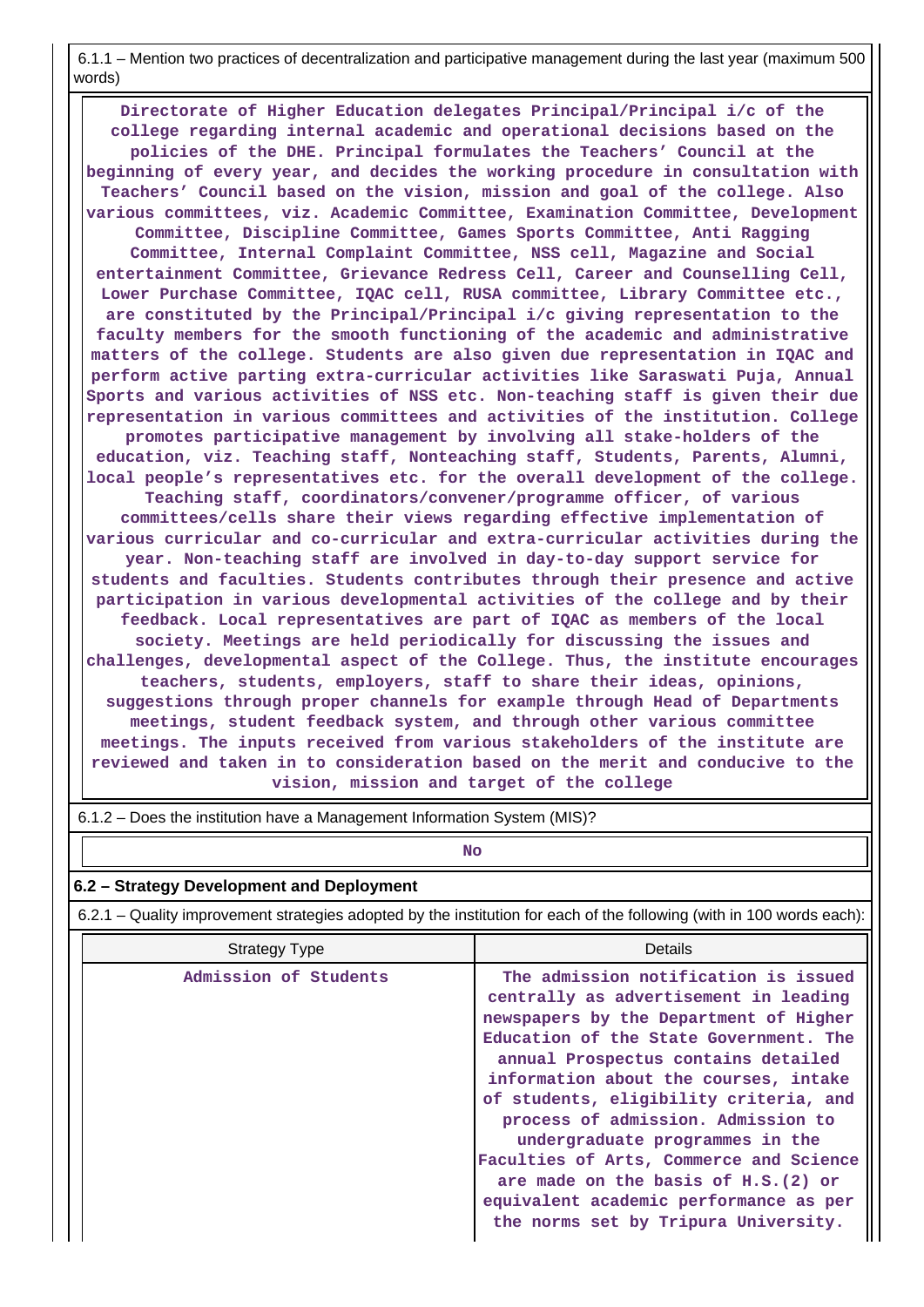|                                                               | Reservation policy of Government of<br>Tripura is complied with, during the<br>admission process. The selection of<br>students to the institute is done<br>through the Admission Committee through<br>proper procedure of releasing merit<br>lists (first, second and waiting list).<br>Admission merit lists are uploaded in<br>the College Website and published in<br>the College Notice Board for<br>transparency and for the convenience of<br>students seeking admission.                                                                                                                                                                                                                                                                                                                                                                                                                                                                                                                                                                                                                                                                                                                                                             |
|---------------------------------------------------------------|---------------------------------------------------------------------------------------------------------------------------------------------------------------------------------------------------------------------------------------------------------------------------------------------------------------------------------------------------------------------------------------------------------------------------------------------------------------------------------------------------------------------------------------------------------------------------------------------------------------------------------------------------------------------------------------------------------------------------------------------------------------------------------------------------------------------------------------------------------------------------------------------------------------------------------------------------------------------------------------------------------------------------------------------------------------------------------------------------------------------------------------------------------------------------------------------------------------------------------------------|
| Human Resource Management                                     | For the management of the students'<br>affair, the College has a Students'<br>Union which is elected annually as per<br>the Department of Higher Education of<br>State Government directives. For<br>overall management, the College has a<br>Core Committee as well as IQAC monitors<br>the aspects in the academic and<br>administrative arena. The College has a<br>Teachers' Council with different<br>academic as well as administrative sub-<br>committees coordinates curricular, co-<br>curricular and extension activities.<br>Find people with strong co-curricular/<br>extra-curricular skills and encourage<br>them to organise sports/ social<br>cultural events etc. Identify people<br>with leadership skills and groom them<br>with administrative responsibilities.<br>IQAC encouraged faculties to<br>participate in the orientation and<br>refresher courses. They were also<br>encouraged to participate in different<br>international/national<br>seminars/workshops. They were also<br>encouraged to get training on internet<br>and computers according to their<br>requirement. Teachers were also<br>encouraged to participate in different<br>short term training programmes to<br>improve their skill/knowledge. |
| Library, ICT and Physical<br>Infrastructure / Instrumentation | The College has a separate building<br>for library. Issuing library cards<br>within 7 days of new admission.<br>Procurement is done as per requirement<br>and availability of funds.                                                                                                                                                                                                                                                                                                                                                                                                                                                                                                                                                                                                                                                                                                                                                                                                                                                                                                                                                                                                                                                        |
| Research and Development                                      | Provided infrastructural support such<br>as library and laboratory, space for<br>carrying out research work etc.<br>Computer facility is provided in<br>different segments of the College.<br>Computer facility is provided in<br>different segments of the College.<br>Teachers are encouraged to apply for<br>research grant. On duty leave granted                                                                                                                                                                                                                                                                                                                                                                                                                                                                                                                                                                                                                                                                                                                                                                                                                                                                                       |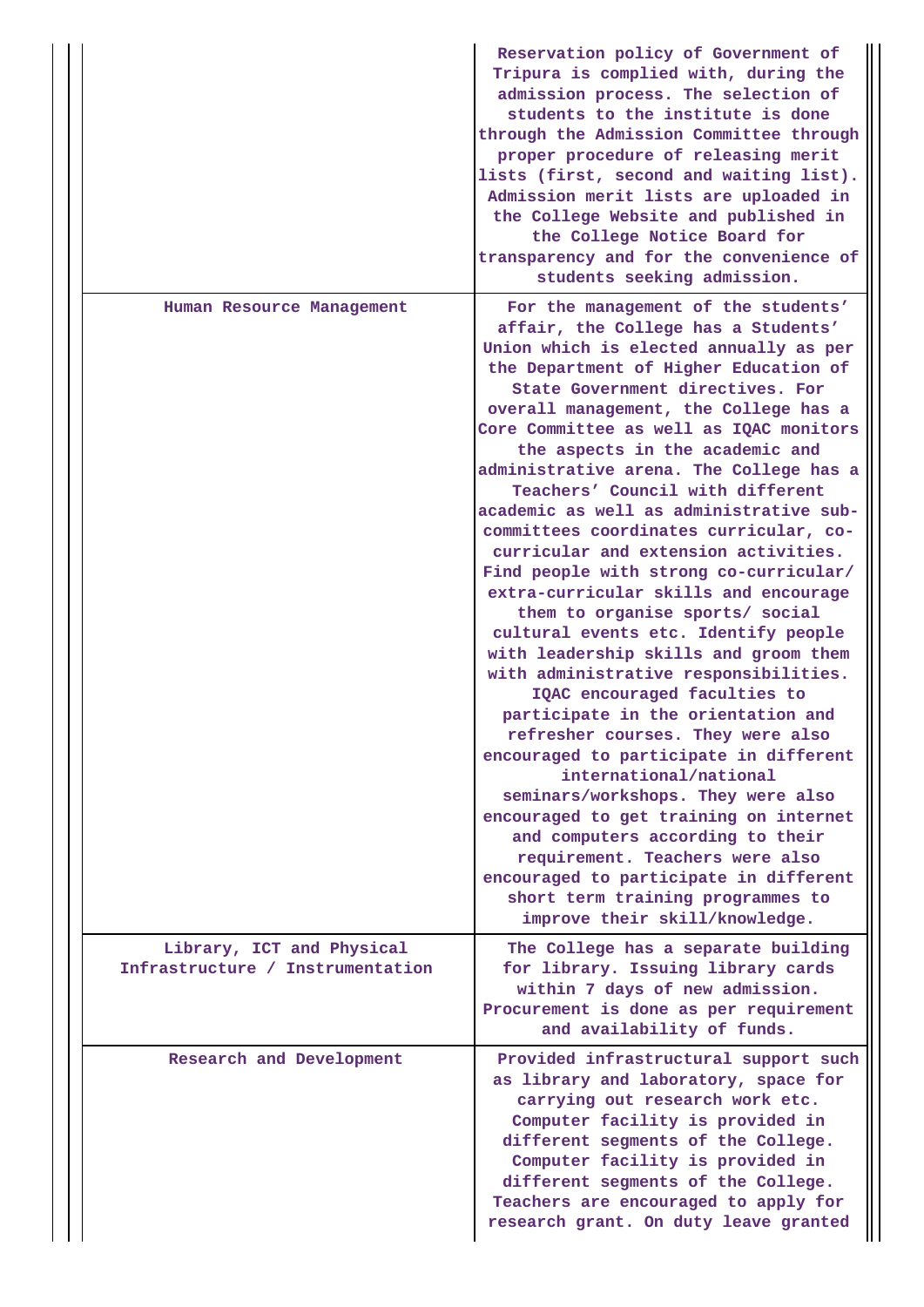|                            | to the faculty members for attending<br>professional Seminars, Conferences, and<br>Workshops etc. Teachers are encouraged<br>to take part in workshops/ seminars/<br>conferences and also motivated for<br>research publications.                                                                                                                                                                                                                           |
|----------------------------|-------------------------------------------------------------------------------------------------------------------------------------------------------------------------------------------------------------------------------------------------------------------------------------------------------------------------------------------------------------------------------------------------------------------------------------------------------------|
| Examination and Evaluation | The College follows the<br>examination/evaluation methods<br>introduced by the affiliating<br>University. Following strategies have<br>been adopted: Class tests are conducted<br>as per University Guidelines and are<br>included in the Academic Calendar. The<br>evaluated answer scripts of the class<br>tests are shown to the students<br>individually, for their improvement.<br>Results of class tests are kept as<br>records for future reference. |
| Teaching and Learning      | Effective implementation of teaching-<br>learning plan for class wise syllabus<br>distribution, extra/tutorial class<br>arrangements, conducting quiz/ debate/<br>small group discussion, class room<br>interaction between teacher-student<br>student-student are followed. Project-<br>based learning is carried out by all<br>science departments. Technology-enabled<br>teaching-learning process is also<br>followed.                                  |
| Curriculum Development     | As our college is an affiliated<br>college to Tripura University,<br>therefore we do not have scope to<br>develop our curriculum independently<br>but our faculties are part of<br>curriculum development activity of the<br>university.                                                                                                                                                                                                                    |

6.2.2 – Implementation of e-governance in areas of operations:

| E-governace area         | Details                                                                                                                                                                                                                                                                                                                                                                     |
|--------------------------|-----------------------------------------------------------------------------------------------------------------------------------------------------------------------------------------------------------------------------------------------------------------------------------------------------------------------------------------------------------------------------|
| Planning and Development | There is a Planning and Development<br>Committee with members from faculty to<br>assist with the planning and execution<br>of extension of the college, planning<br>for infrastructure. The Committee<br>discusses financial matters regarding<br>grants received, needs of departments<br>so as to plan and budget.                                                        |
| Administration           | The college tries its best to keep in<br>touch with latest tools to function the<br>administration in a systematic way. The<br>college has a partial Management<br>Information System. The college website<br>displays notices before admission, and<br>reports of recent events, photos of<br>various programmes organised in the<br>college by the students and teachers. |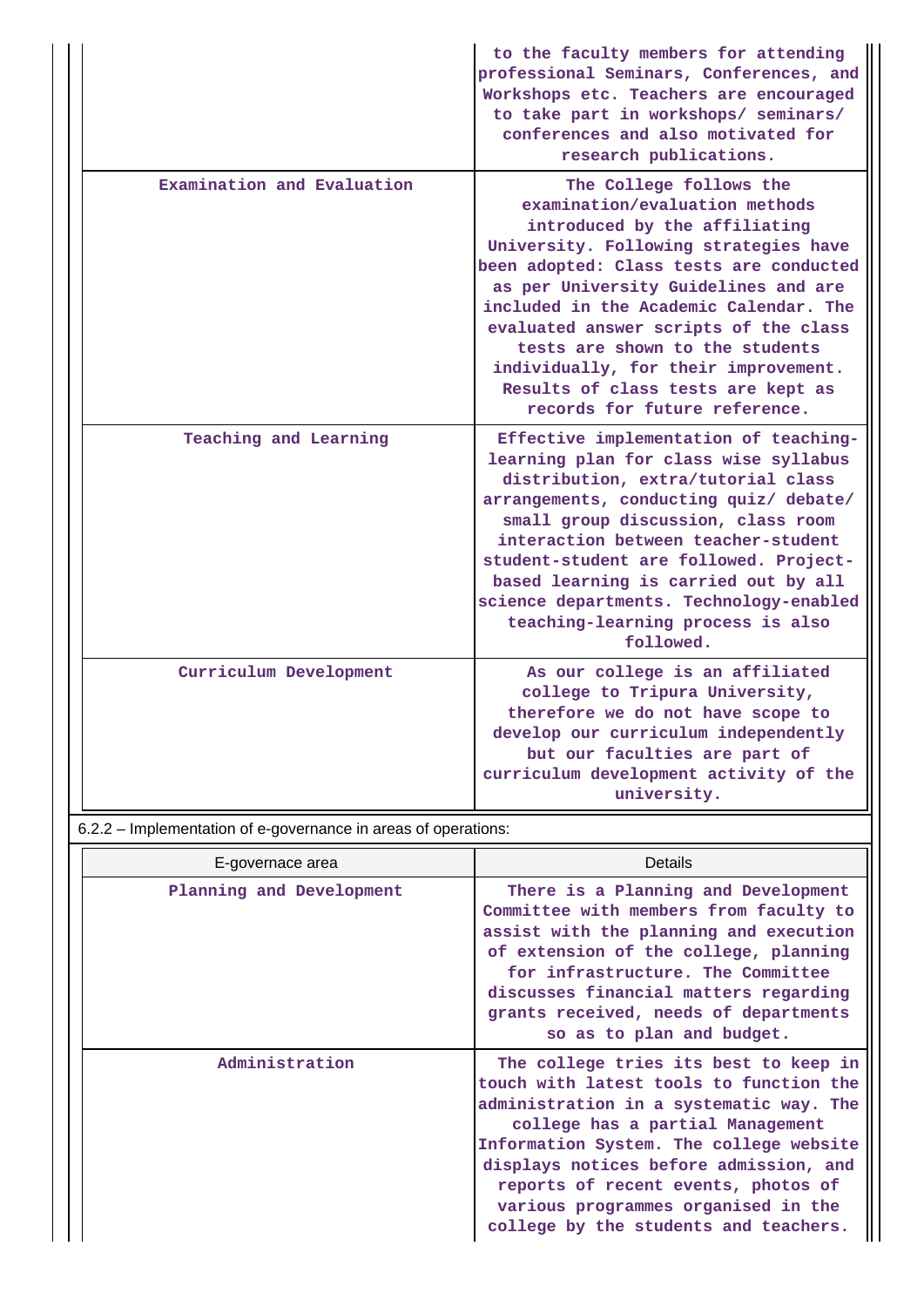|                               | Most of the Accounts documentation is<br>digitally maintained, student<br>information likewise. The College is<br>equipped with Biometric attendance for<br>teaching and nonteaching staff.                                                                                                                                                                                                                                                                                                                                                                                                |
|-------------------------------|--------------------------------------------------------------------------------------------------------------------------------------------------------------------------------------------------------------------------------------------------------------------------------------------------------------------------------------------------------------------------------------------------------------------------------------------------------------------------------------------------------------------------------------------------------------------------------------------|
| Finance and Accounts          | The college keeps the records of<br>finance and accounts in computers for<br>transparent functioning of Finance and<br>Accounts department of the college.<br>This helps to increase the efficiency<br>of staff towards the transparency in<br>financial transactions. The college<br>conducts regular audit of annual books<br>of accounts. The administrative office<br>keeps the all-financial records<br>separately as per the events and<br>transactions made for. The<br>administrative office maintains the<br>Books of Accounts properly which helps<br>in the auditing procedure. |
| Student Admission and Support | The college has a separate admission<br>committee which looks after the<br>admission process of the college as per<br>the norms of DHE. The College uses<br>software for the admission purpose to<br>timely publish the merit list of the<br>applicants. Provisions of Help Desks<br>are made to assist the applicants in<br>filling up the admission forms and<br>submitting the requisite fees.                                                                                                                                                                                          |
| Examination                   | The College has the separate<br>Examination Sub Committee well equipped<br>with ICT tools necessary for<br>examination purpose. As per the<br>requirement of Examination all the<br>necessary pieces of equipment are<br>provided by the college such as<br>Separate Desktop and Internet Facility.<br>Sessional Examinations are conducted by<br>the Examination Sub Committee. Internal<br>marks of Sessional Examinations are<br>timely entered and submitted to the<br>University portal by respective<br>departments.                                                                 |

### **6.3 – Faculty Empowerment Strategies**

 6.3.1 – Teachers provided with financial support to attend conferences / workshops and towards membership fee of professional bodies during the year

| Year | Name of Teacher   | Name of conference/<br>workshop attended<br>for which financial<br>support provided | Name of the<br>professional body for<br>which membership<br>fee is provided | Amount of support |  |  |  |  |
|------|-------------------|-------------------------------------------------------------------------------------|-----------------------------------------------------------------------------|-------------------|--|--|--|--|
| Nill | <b>NIL</b>        | <b>NA</b>                                                                           | <b>NA</b>                                                                   | Nill              |  |  |  |  |
|      | No file uploaded. |                                                                                     |                                                                             |                   |  |  |  |  |

6.3.2 – Number of professional development / administrative training programmes organized by the College for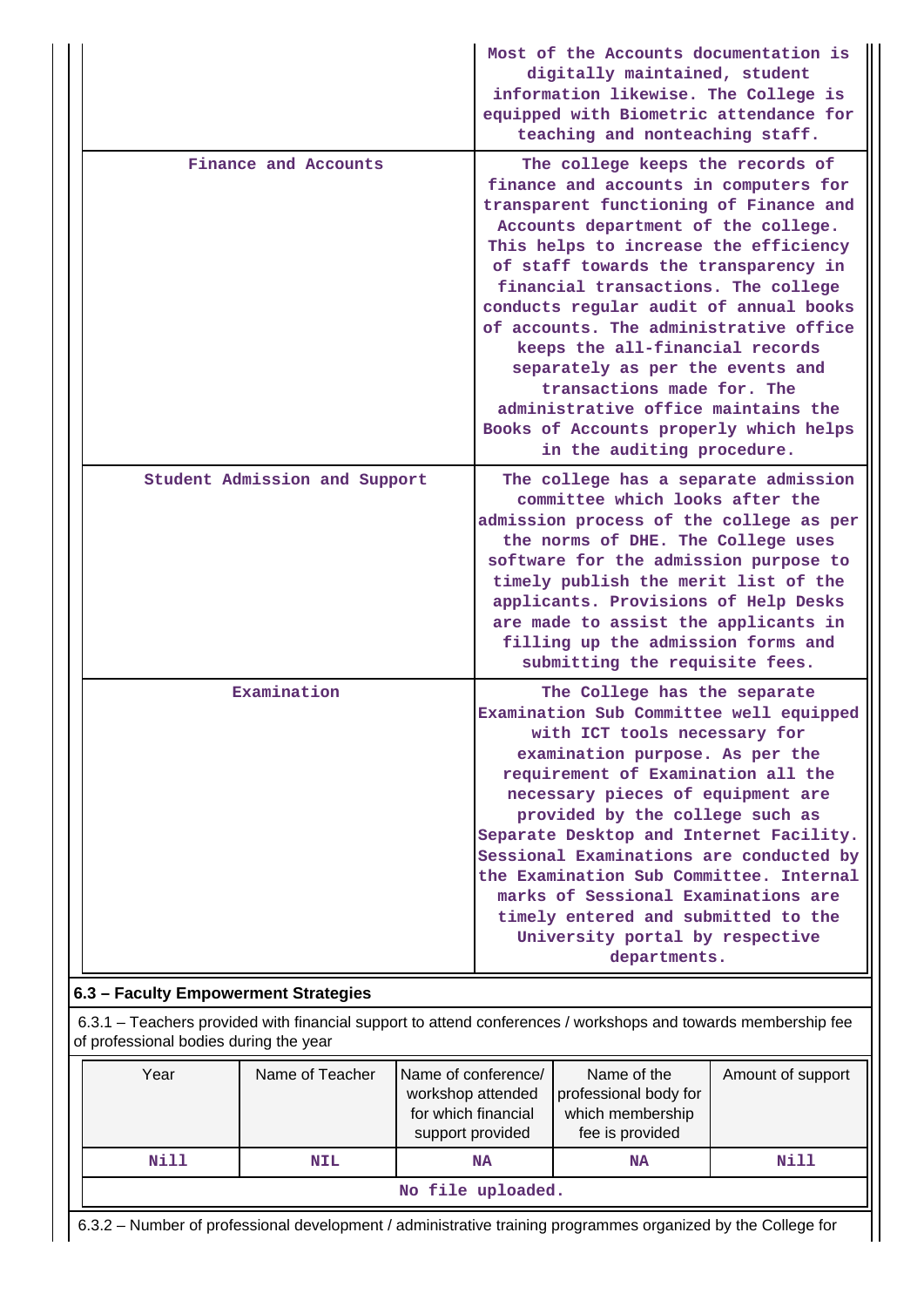|                                                                                                                                                                                            | teaching and non teaching staff during the year |                                                                                             |                         |                                                                                                                                                                                                        |                   |                  |                                                                                                                                                                                                                                                                          |            |                 |                                                  |                  |                                                      |
|--------------------------------------------------------------------------------------------------------------------------------------------------------------------------------------------|-------------------------------------------------|---------------------------------------------------------------------------------------------|-------------------------|--------------------------------------------------------------------------------------------------------------------------------------------------------------------------------------------------------|-------------------|------------------|--------------------------------------------------------------------------------------------------------------------------------------------------------------------------------------------------------------------------------------------------------------------------|------------|-----------------|--------------------------------------------------|------------------|------------------------------------------------------|
| Year                                                                                                                                                                                       |                                                 | Title of the<br>professional<br>development<br>programme<br>organised for<br>teaching staff |                         | Title of the<br>administrative<br>training<br>programme<br>organised for<br>non-teaching<br>staff                                                                                                      | From date         |                  |                                                                                                                                                                                                                                                                          | To Date    |                 | Number of<br>participants<br>(Teaching<br>staff) |                  | Number of<br>participants<br>(non-teaching<br>staff) |
| <b>Nill</b>                                                                                                                                                                                |                                                 | <b>NIL</b>                                                                                  |                         | <b>NA</b>                                                                                                                                                                                              |                   | N11              |                                                                                                                                                                                                                                                                          | N11        |                 | Nill                                             |                  | Nill                                                 |
|                                                                                                                                                                                            |                                                 |                                                                                             |                         |                                                                                                                                                                                                        | No file uploaded. |                  |                                                                                                                                                                                                                                                                          |            |                 |                                                  |                  |                                                      |
| 6.3.3 - No. of teachers attending professional development programmes, viz., Orientation Programme, Refresher<br>Course, Short Term Course, Faculty Development Programmes during the year |                                                 |                                                                                             |                         |                                                                                                                                                                                                        |                   |                  |                                                                                                                                                                                                                                                                          |            |                 |                                                  |                  |                                                      |
| Title of the<br>professional<br>development<br>programme                                                                                                                                   |                                                 | Number of teachers                                                                          | who attended            |                                                                                                                                                                                                        | From Date         |                  |                                                                                                                                                                                                                                                                          |            | To date         |                                                  |                  | Duration                                             |
| Refresher<br>Course                                                                                                                                                                        |                                                 |                                                                                             | 1                       |                                                                                                                                                                                                        |                   | 06/12/2019       |                                                                                                                                                                                                                                                                          |            | 19/12/2019      |                                                  |                  | 14                                                   |
| Refresher<br>Course                                                                                                                                                                        |                                                 |                                                                                             | $\overline{\mathbf{2}}$ |                                                                                                                                                                                                        |                   | 11/02/2020       |                                                                                                                                                                                                                                                                          |            | 22/02/2020      |                                                  | 14               |                                                      |
| Faculty<br>Development<br>Programmes                                                                                                                                                       |                                                 |                                                                                             | 1                       |                                                                                                                                                                                                        |                   | 23/06/2021       |                                                                                                                                                                                                                                                                          |            | 29/06/2021      |                                                  |                  | 7                                                    |
|                                                                                                                                                                                            | Faculty<br>Development<br>Programmes            |                                                                                             | 1                       |                                                                                                                                                                                                        | 08/06/2020        |                  |                                                                                                                                                                                                                                                                          | 14/06/2020 |                 |                                                  | 7                |                                                      |
|                                                                                                                                                                                            |                                                 |                                                                                             |                         |                                                                                                                                                                                                        |                   | <u>View File</u> |                                                                                                                                                                                                                                                                          |            |                 |                                                  |                  |                                                      |
| 6.3.4 - Faculty and Staff recruitment (no. for permanent recruitment):                                                                                                                     |                                                 |                                                                                             |                         |                                                                                                                                                                                                        |                   |                  |                                                                                                                                                                                                                                                                          |            |                 |                                                  |                  |                                                      |
|                                                                                                                                                                                            |                                                 | Teaching                                                                                    |                         |                                                                                                                                                                                                        |                   |                  |                                                                                                                                                                                                                                                                          |            |                 | Non-teaching                                     |                  |                                                      |
| Permanent                                                                                                                                                                                  |                                                 |                                                                                             |                         | Full Time                                                                                                                                                                                              |                   | Permanent        |                                                                                                                                                                                                                                                                          |            |                 |                                                  | <b>Full Time</b> |                                                      |
| Nill                                                                                                                                                                                       |                                                 |                                                                                             |                         | <b>Nill</b>                                                                                                                                                                                            |                   |                  |                                                                                                                                                                                                                                                                          | Nill       |                 |                                                  |                  | <b>Nill</b>                                          |
| 6.3.5 - Welfare schemes for                                                                                                                                                                |                                                 |                                                                                             |                         |                                                                                                                                                                                                        |                   |                  |                                                                                                                                                                                                                                                                          |            |                 |                                                  |                  |                                                      |
|                                                                                                                                                                                            | Teaching                                        |                                                                                             |                         |                                                                                                                                                                                                        | Non-teaching      |                  |                                                                                                                                                                                                                                                                          |            | <b>Students</b> |                                                  |                  |                                                      |
| To recognize the<br>service of a person a<br>good number of Welfare<br>Schemes from Govt. side<br>are provided such as<br>Leave Salary, Group<br>Insurance, Pension and<br>Gratuity etc.   |                                                 |                                                                                             |                         | To recognize the<br>service of a person a<br>good number of Welfare<br>Schemes from Govt. side<br>are provided such as<br>Earned leave, Leave<br>Salary, Group Insurance,<br>Pension and Gratuity etc. |                   |                  | Different Scholarships<br>schemes viz. National<br>Scholarship, Merit<br>Scholarship, LIG, SC/ST,<br>OBC Stipend, Ishan Uday<br>Schemes are available for<br>the students and almost<br>every student is getting<br>some stipend as per<br>State/Central Govt.<br>Norms. |            |                 |                                                  |                  |                                                      |
| 6.4 - Financial Management and Resource Mobilization                                                                                                                                       |                                                 |                                                                                             |                         |                                                                                                                                                                                                        |                   |                  |                                                                                                                                                                                                                                                                          |            |                 |                                                  |                  |                                                      |

6.4.1 – Institution conducts internal and external financial audits regularly (with in 100 words each)

 **The college keeps the records of finance and accounts in computers for transparent functioning of Finance and Accounts department of the college.**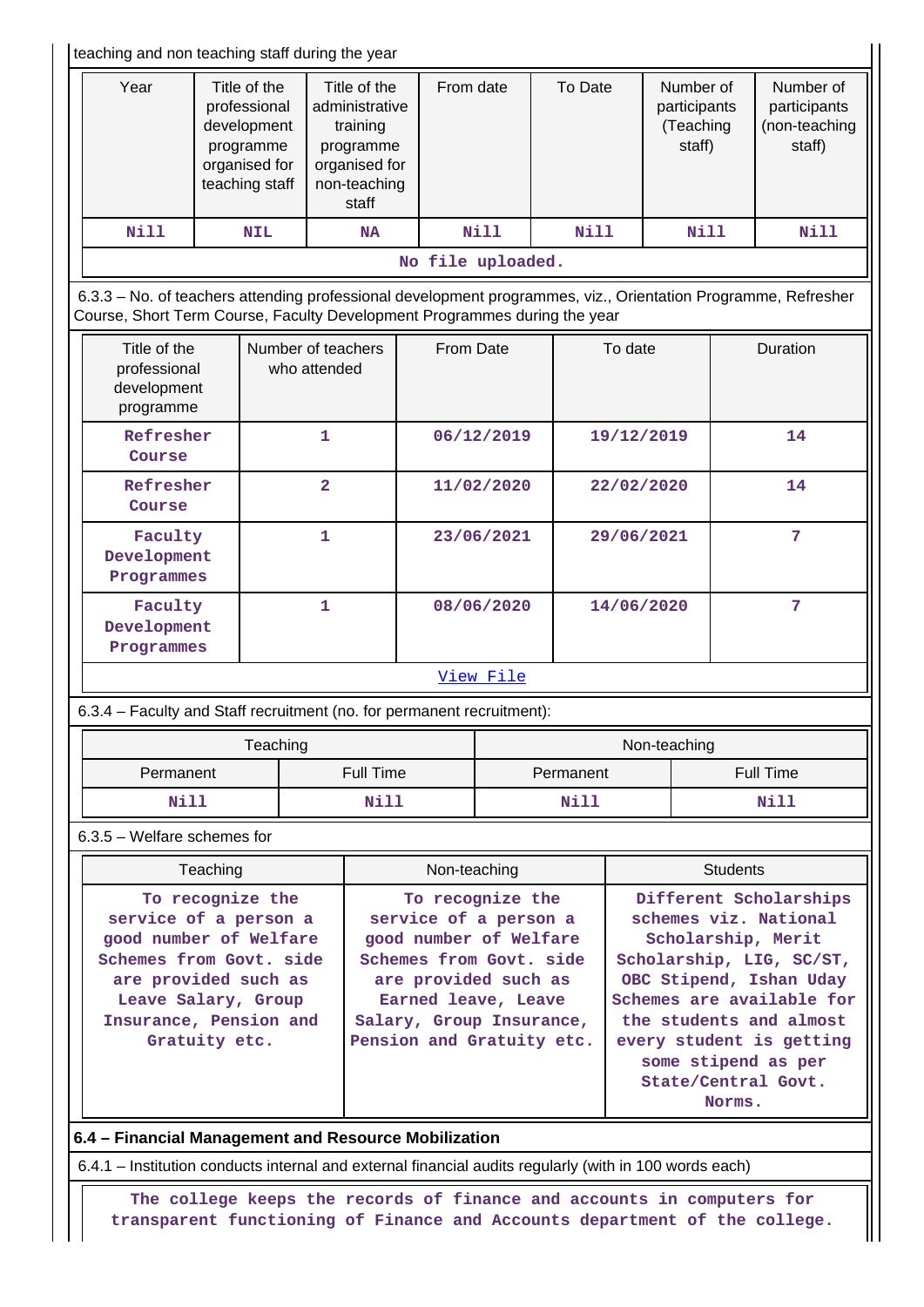**Store and library verification is done at regular intervals. Departments maintain stock registers of laboratory pieces of equipment and chemicals. Library registers of Departmental Library are maintained by the Head/In charge of the departments. External audit as desired by AG is done at regular intervals.**

| 6.4.2 - Funds / Grants received from management, non-government bodies, individuals, philanthropies during the<br>year(not covered in Criterion III) |                                        |                                                                                                                                                                                            |                      |  |                    |                                                                                 |  |  |  |  |  |
|------------------------------------------------------------------------------------------------------------------------------------------------------|----------------------------------------|--------------------------------------------------------------------------------------------------------------------------------------------------------------------------------------------|----------------------|--|--------------------|---------------------------------------------------------------------------------|--|--|--|--|--|
| Name of the non government<br>funding agencies /individuals                                                                                          |                                        | Funds/ Grnats received in Rs.                                                                                                                                                              |                      |  |                    | Purpose                                                                         |  |  |  |  |  |
|                                                                                                                                                      | <b>NIL</b>                             |                                                                                                                                                                                            | 0                    |  |                    | $\mathbf 0$                                                                     |  |  |  |  |  |
|                                                                                                                                                      |                                        |                                                                                                                                                                                            | No file uploaded.    |  |                    |                                                                                 |  |  |  |  |  |
| 6.4.3 - Total corpus fund generated                                                                                                                  |                                        |                                                                                                                                                                                            |                      |  |                    |                                                                                 |  |  |  |  |  |
|                                                                                                                                                      | 0                                      |                                                                                                                                                                                            |                      |  |                    |                                                                                 |  |  |  |  |  |
| 6.5 - Internal Quality Assurance System                                                                                                              |                                        |                                                                                                                                                                                            |                      |  |                    |                                                                                 |  |  |  |  |  |
| 6.5.1 - Whether Academic and Administrative Audit (AAA) has been done?                                                                               |                                        |                                                                                                                                                                                            |                      |  |                    |                                                                                 |  |  |  |  |  |
| <b>Audit Type</b>                                                                                                                                    |                                        | External                                                                                                                                                                                   |                      |  | Internal           |                                                                                 |  |  |  |  |  |
|                                                                                                                                                      | Yes/No                                 | Agency                                                                                                                                                                                     |                      |  | Yes/No             | Authority                                                                       |  |  |  |  |  |
| Academic                                                                                                                                             | <b>No</b>                              |                                                                                                                                                                                            | <b>Nill</b>          |  | Yes                | Academic<br>Audit committee<br>of college.                                      |  |  |  |  |  |
| Administrative                                                                                                                                       | <b>No</b>                              |                                                                                                                                                                                            | <b>Nill</b>          |  | Yes                | Administrative<br>Audit committee<br>of college.                                |  |  |  |  |  |
| 6.5.2 – Activities and support from the Parent – Teacher Association (at least three)                                                                |                                        |                                                                                                                                                                                            |                      |  |                    |                                                                                 |  |  |  |  |  |
|                                                                                                                                                      |                                        | where necessary, Creating a healthy academic atmosphere                                                                                                                                    |                      |  |                    | Meeting with the parents of the students Making aware of the students progress, |  |  |  |  |  |
| 6.5.3 - Development programmes for support staff (at least three)                                                                                    |                                        |                                                                                                                                                                                            |                      |  |                    |                                                                                 |  |  |  |  |  |
|                                                                                                                                                      |                                        | The support staff of the college availed all the facilities as per the<br>Computer literacy workshop Health awareness programme Financial awareness                                        |                      |  |                    | direction of the Directorate of Higher Education, Government of Tripura like:   |  |  |  |  |  |
| 6.5.4 – Post Accreditation initiative(s) (mention at least three)                                                                                    |                                        |                                                                                                                                                                                            |                      |  |                    |                                                                                 |  |  |  |  |  |
|                                                                                                                                                      |                                        | 1. Automation of College Library and work progress. 2. Initiation and<br>Implementation of Green audit 3. Initiation and Implementation Academic and<br>Administrative audit for the year. |                      |  |                    |                                                                                 |  |  |  |  |  |
| 6.5.5 - Internal Quality Assurance System Details                                                                                                    |                                        |                                                                                                                                                                                            |                      |  |                    |                                                                                 |  |  |  |  |  |
|                                                                                                                                                      | a) Submission of Data for AISHE portal |                                                                                                                                                                                            |                      |  | Yes                |                                                                                 |  |  |  |  |  |
|                                                                                                                                                      | b) Participation in NIRF               |                                                                                                                                                                                            | Yes                  |  |                    |                                                                                 |  |  |  |  |  |
|                                                                                                                                                      | c)ISO certification                    |                                                                                                                                                                                            |                      |  | <b>No</b>          |                                                                                 |  |  |  |  |  |
|                                                                                                                                                      | d)NBA or any other quality audit       |                                                                                                                                                                                            |                      |  | No                 |                                                                                 |  |  |  |  |  |
| 6.5.6 - Number of Quality Initiatives undertaken during the year                                                                                     |                                        |                                                                                                                                                                                            |                      |  |                    |                                                                                 |  |  |  |  |  |
| Year                                                                                                                                                 | Name of quality<br>initiative by IQAC  | Date of<br>conducting IQAC                                                                                                                                                                 | <b>Duration From</b> |  | <b>Duration To</b> | Number of<br>participants                                                       |  |  |  |  |  |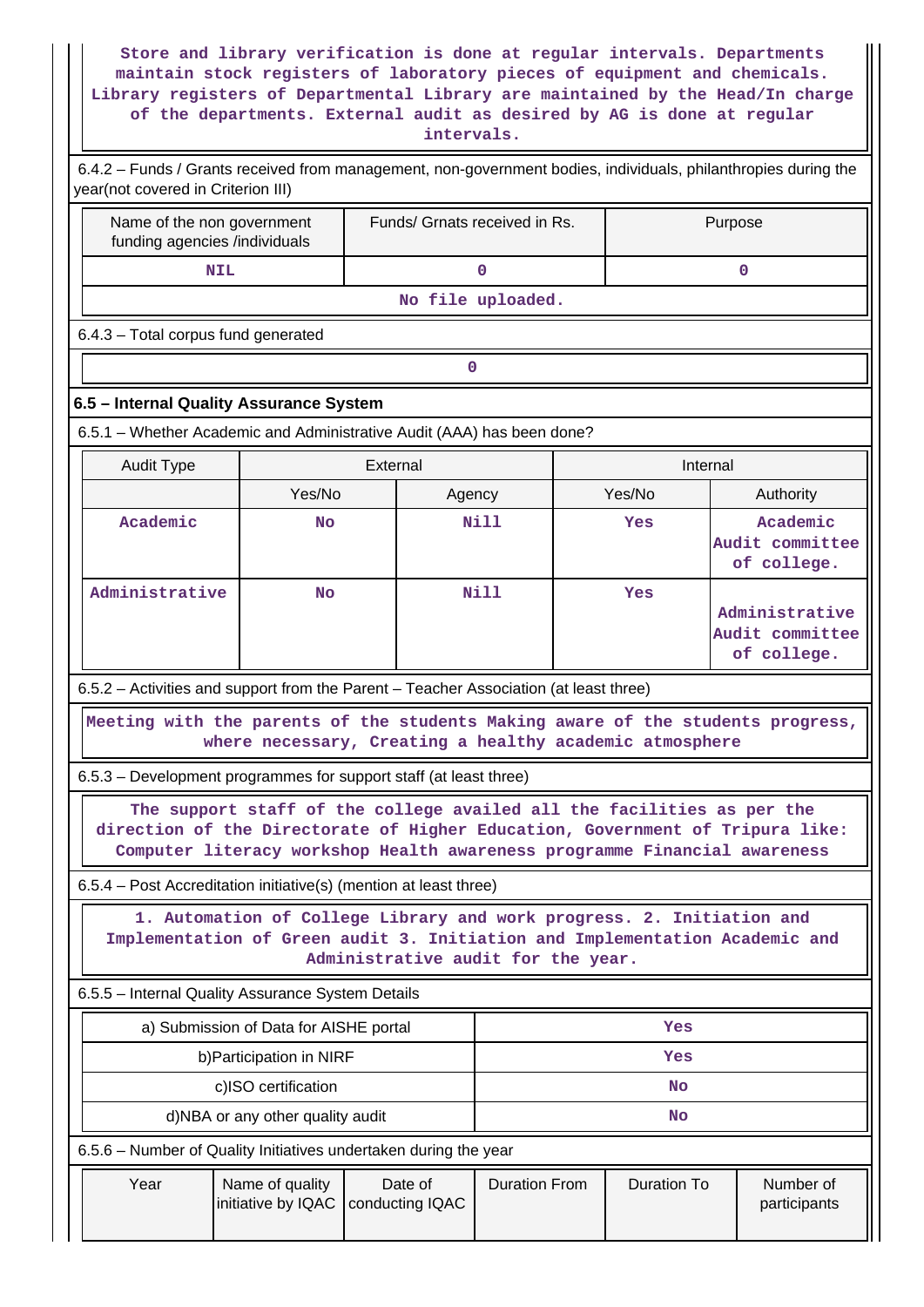| 2019                                                                                                                 | Audit                                                                          | Green                                                                                |  | 06/09/2019     | 06/09/2019  |  |                                           | 04/10/2019                                                                               | 3                                      |  |  |  |
|----------------------------------------------------------------------------------------------------------------------|--------------------------------------------------------------------------------|--------------------------------------------------------------------------------------|--|----------------|-------------|--|-------------------------------------------|------------------------------------------------------------------------------------------|----------------------------------------|--|--|--|
| 2019                                                                                                                 | Audit                                                                          | Academic                                                                             |  | 03/02/2020     | 03/02/2020  |  |                                           | 21/02/2020                                                                               | 3                                      |  |  |  |
| 2019                                                                                                                 | tive Audit                                                                     | Administra                                                                           |  | 04/11/2019     | 04/11/2019  |  |                                           | 22/11/2019                                                                               | 3                                      |  |  |  |
| 2019                                                                                                                 |                                                                                | Student<br>Satisfactory<br>Survey                                                    |  | 04/11/2019     | 04/11/2019  |  |                                           | 02/03/2020                                                                               | 500                                    |  |  |  |
|                                                                                                                      |                                                                                |                                                                                      |  |                | View File   |  |                                           |                                                                                          |                                        |  |  |  |
| <b>CRITERION VII - INSTITUTIONAL VALUES AND BEST PRACTICES</b>                                                       |                                                                                |                                                                                      |  |                |             |  |                                           |                                                                                          |                                        |  |  |  |
| 7.1 - Institutional Values and Social Responsibilities                                                               |                                                                                |                                                                                      |  |                |             |  |                                           |                                                                                          |                                        |  |  |  |
| 7.1.1 – Gender Equity (Number of gender equity promotion programmes organized by the institution during the<br>year) |                                                                                |                                                                                      |  |                |             |  |                                           |                                                                                          |                                        |  |  |  |
| Period To<br>Title of the<br>Period from<br>Number of Participants<br>programme                                      |                                                                                |                                                                                      |  |                |             |  |                                           |                                                                                          |                                        |  |  |  |
|                                                                                                                      |                                                                                |                                                                                      |  |                |             |  | Female                                    |                                                                                          | Male                                   |  |  |  |
| <b>NIL</b>                                                                                                           |                                                                                | Nill                                                                                 |  |                | <b>Nill</b> |  | Nill                                      |                                                                                          | <b>Nill</b>                            |  |  |  |
| 7.1.2 - Environmental Consciousness and Sustainability/Alternate Energy initiatives such as:                         |                                                                                |                                                                                      |  |                |             |  |                                           |                                                                                          |                                        |  |  |  |
|                                                                                                                      |                                                                                |                                                                                      |  |                |             |  |                                           | Percentage of power requirement of the University met by the renewable energy sources    |                                        |  |  |  |
|                                                                                                                      |                                                                                |                                                                                      |  | <b>NA</b>      |             |  |                                           |                                                                                          |                                        |  |  |  |
| 7.1.3 - Differently abled (Divyangjan) friendliness                                                                  |                                                                                |                                                                                      |  |                |             |  |                                           |                                                                                          |                                        |  |  |  |
|                                                                                                                      | Item facilities                                                                |                                                                                      |  | Yes/No         |             |  |                                           | Number of beneficiaries                                                                  |                                        |  |  |  |
|                                                                                                                      | Ramp/Rails                                                                     |                                                                                      |  |                | Yes         |  |                                           | Nill                                                                                     |                                        |  |  |  |
| Scribes for examination                                                                                              | <b>Rest Rooms</b>                                                              |                                                                                      |  |                | Yes<br>Yes  |  |                                           | 1<br>1                                                                                   |                                        |  |  |  |
| 7.1.4 - Inclusion and Situatedness                                                                                   |                                                                                |                                                                                      |  |                |             |  |                                           |                                                                                          |                                        |  |  |  |
| Year                                                                                                                 | Number of                                                                      | Number of                                                                            |  | Date           | Duration    |  | Name of                                   | <b>Issues</b>                                                                            | Number of                              |  |  |  |
|                                                                                                                      | initiatives to<br>address<br>locational<br>advantages<br>and disadva<br>ntages | initiatives<br>taken to<br>engage with<br>and<br>contribute to<br>local<br>community |  |                |             |  | initiative                                | addressed                                                                                | participating<br>students<br>and staff |  |  |  |
| 2020                                                                                                                 | $\mathbf{1}$                                                                   | $\mathbf{1}$                                                                         |  | 12/03/2<br>020 | 4           |  | Awareness<br>Programme<br>s on<br>Covid19 | Creating<br>awareness<br>amongst<br>the<br>villagers<br>regarding<br>Covid19<br>pandemic | 25                                     |  |  |  |
|                                                                                                                      |                                                                                |                                                                                      |  |                | View File   |  |                                           |                                                                                          |                                        |  |  |  |
| 7.1.5 - Human Values and Professional Ethics Code of conduct (handbooks) for various stakeholders                    |                                                                                |                                                                                      |  |                |             |  |                                           |                                                                                          |                                        |  |  |  |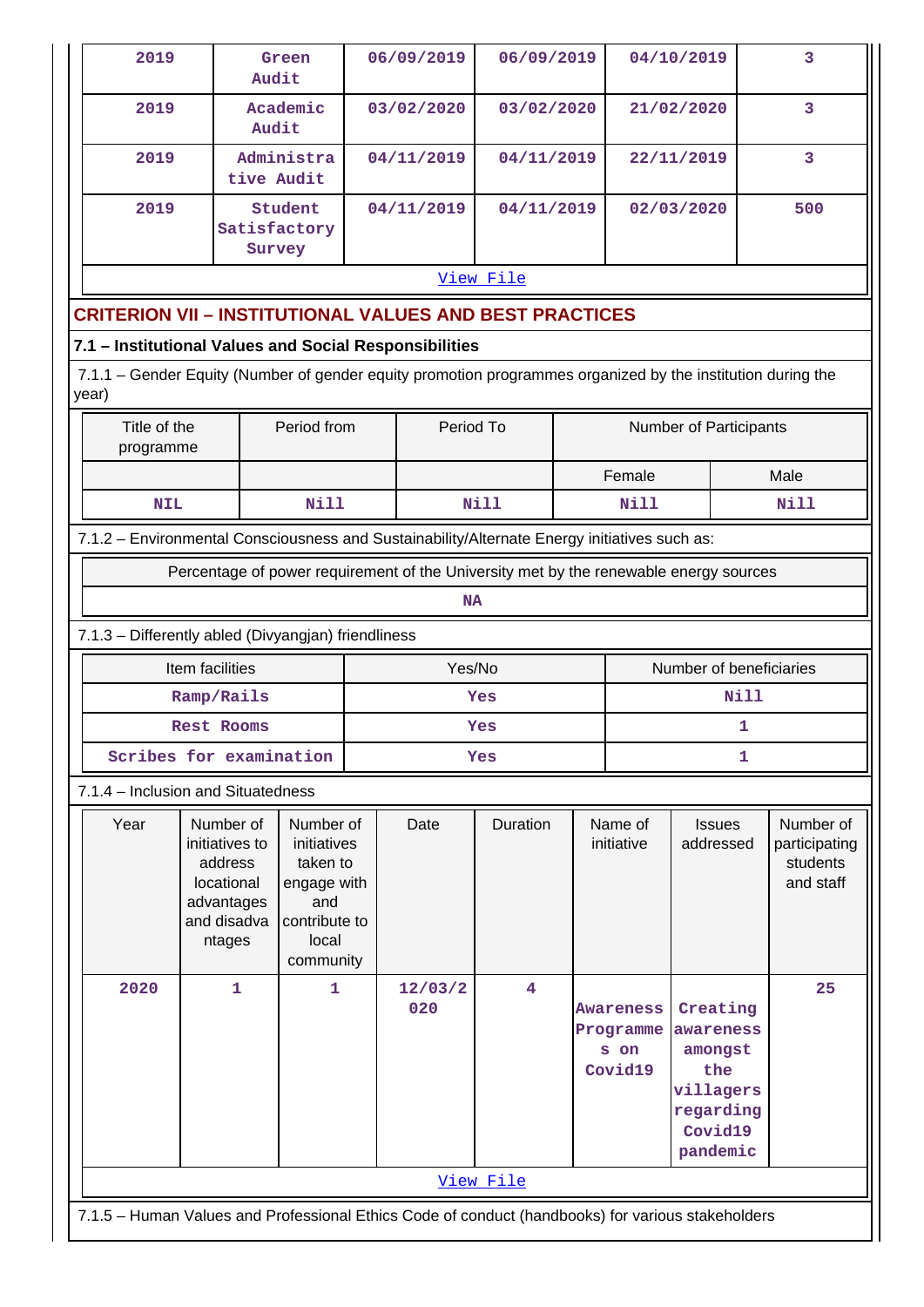| Title                                                                                                                                                                                                                                                                                                                                                                                                                                                                                                                                                                                                                                                                                                                                                                                                                                                                                                                                                                                                                                                                                                                                                                                                                                                                                                                                                                                                                                                                                                                                                                                                                                   | Date of publication |                                 |             | Follow up(max 100 words) |                        |  |  |  |  |
|-----------------------------------------------------------------------------------------------------------------------------------------------------------------------------------------------------------------------------------------------------------------------------------------------------------------------------------------------------------------------------------------------------------------------------------------------------------------------------------------------------------------------------------------------------------------------------------------------------------------------------------------------------------------------------------------------------------------------------------------------------------------------------------------------------------------------------------------------------------------------------------------------------------------------------------------------------------------------------------------------------------------------------------------------------------------------------------------------------------------------------------------------------------------------------------------------------------------------------------------------------------------------------------------------------------------------------------------------------------------------------------------------------------------------------------------------------------------------------------------------------------------------------------------------------------------------------------------------------------------------------------------|---------------------|---------------------------------|-------------|--------------------------|------------------------|--|--|--|--|
| <b>NIL</b>                                                                                                                                                                                                                                                                                                                                                                                                                                                                                                                                                                                                                                                                                                                                                                                                                                                                                                                                                                                                                                                                                                                                                                                                                                                                                                                                                                                                                                                                                                                                                                                                                              |                     | Nill                            |             | <b>NA</b>                |                        |  |  |  |  |
| 7.1.6 - Activities conducted for promotion of universal Values and Ethics                                                                                                                                                                                                                                                                                                                                                                                                                                                                                                                                                                                                                                                                                                                                                                                                                                                                                                                                                                                                                                                                                                                                                                                                                                                                                                                                                                                                                                                                                                                                                               |                     |                                 |             |                          |                        |  |  |  |  |
| Activity                                                                                                                                                                                                                                                                                                                                                                                                                                                                                                                                                                                                                                                                                                                                                                                                                                                                                                                                                                                                                                                                                                                                                                                                                                                                                                                                                                                                                                                                                                                                                                                                                                |                     | <b>Duration From</b>            | Duration To |                          | Number of participants |  |  |  |  |
| Promotion of<br>Programme on<br>universal Values<br>and Ethics                                                                                                                                                                                                                                                                                                                                                                                                                                                                                                                                                                                                                                                                                                                                                                                                                                                                                                                                                                                                                                                                                                                                                                                                                                                                                                                                                                                                                                                                                                                                                                          |                     | 12/08/2019<br>12/08/2019<br>125 |             |                          |                        |  |  |  |  |
| View File                                                                                                                                                                                                                                                                                                                                                                                                                                                                                                                                                                                                                                                                                                                                                                                                                                                                                                                                                                                                                                                                                                                                                                                                                                                                                                                                                                                                                                                                                                                                                                                                                               |                     |                                 |             |                          |                        |  |  |  |  |
| 7.1.7 – Initiatives taken by the institution to make the campus eco-friendly (at least five)                                                                                                                                                                                                                                                                                                                                                                                                                                                                                                                                                                                                                                                                                                                                                                                                                                                                                                                                                                                                                                                                                                                                                                                                                                                                                                                                                                                                                                                                                                                                            |                     |                                 |             |                          |                        |  |  |  |  |
| department offices. 3. The NSS unit and teachers' council of the college has<br>carried out wide plantation programme on the occasion of Van Mahotsav, as well<br>as plant protection programs in the college campus. All the planted trees are<br>given due protection shield to save them from cattle etc. and proper nourishing<br>system (watering) have been developed. 4. Waste collection bins are set in<br>different places of the premises to keep the College campus clean and green as<br>much as possible. All these wastes dumped in the bins are then collected by<br>Govt. agencies viz. KMC once in a week. 5. Green audit was carried out by the<br>NSS programme officer with the active participation of all NSS volunteers.<br>7.2 - Best Practices                                                                                                                                                                                                                                                                                                                                                                                                                                                                                                                                                                                                                                                                                                                                                                                                                                                                |                     |                                 |             |                          |                        |  |  |  |  |
|                                                                                                                                                                                                                                                                                                                                                                                                                                                                                                                                                                                                                                                                                                                                                                                                                                                                                                                                                                                                                                                                                                                                                                                                                                                                                                                                                                                                                                                                                                                                                                                                                                         |                     |                                 |             |                          |                        |  |  |  |  |
| 7.2.1 – Describe at least two institutional best practices<br>Best Practice 2019-2020 1. Title of the Best Practice Engaging Students in<br>Quality Enhancement Processes 2. The Context Higher Education Institutions in<br>India has been playing a crucial role in evolving the knowledge communities and<br>societies dedicated to the advancement of knowledge education system. To this<br>end, the participation of all stakeholders including the involvement of<br>students' participation in the Institutional quality enhancement processes is<br>important. Students' participation in quality enhancement, at Dasaratha Deb<br>Memorial College, is an ongoing and continual practice. Students' participation<br>becomes inevitable in the process quality enhancement in higher education due<br>to below listed reasons: ? Students are seen as qualified human resources who<br>will participate and contribute to the overall growth and development of<br>business and industry. They are the major forces who would continuously strive<br>to develop the frontiers of knowledge. Students' participation in the quality<br>enhancement is viewed as an opportunity where they can participate in its<br>continual development process. This also generates a sense of belongingness<br>towards the Institution and a sense of responsibility for maintaining and<br>protecting the performance excellence of the establishment. ? Teaching is the<br>core area of an educational sector. In an educational institution efficient<br>handling of the teaching-learning practices enable a conducive to meaningfully |                     |                                 |             |                          |                        |  |  |  |  |

**created to foster a better learning among students. 3. Objectives of the Practice Objectives of this practice are ? To develop the institutional culture to engage students and strengthen the student- teacher relationship further. ? To help teachers benefit from the student feedback and evaluation on teaching methodology and classroom learning process. ? To helps the institution in**

**getting the students' insight on key institutional – academic and administrative – aspects. ? To identify any deficiencies in the academic and physical infrastructure and in student services from the perspective of the**